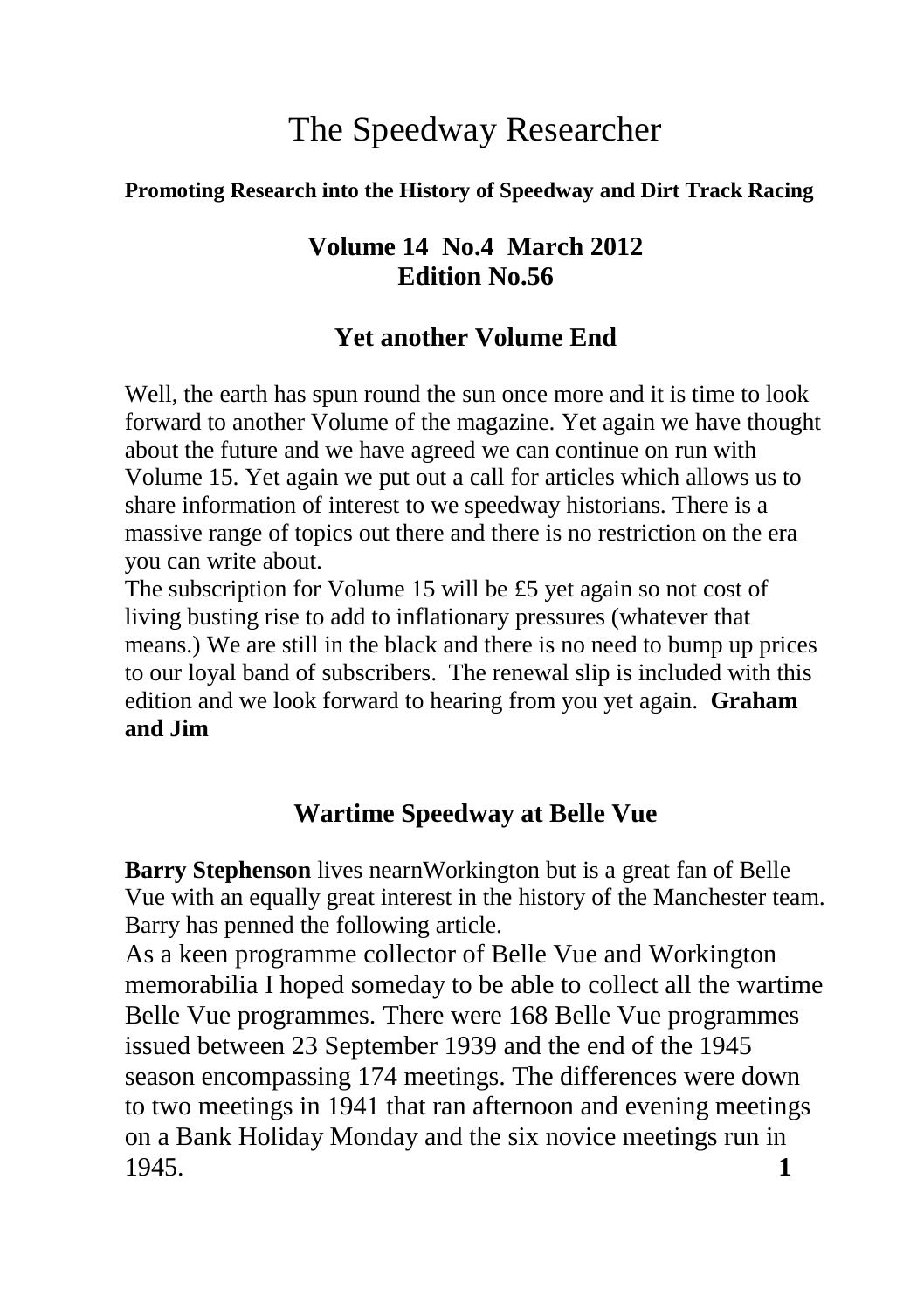The novice meetings were run on a Wednesday evening but the details were included in the previous Saturday's programme. I did manage to collect all the wartime Belle Vue meeting programmes but unfortunately a lot of the programmes I bought were disbound copies which had blank race sheets. That left a problem, so that I decided to prepare a race sheet for every Belle Vue meeting in wartime. (Yes madness does run in the family). This has been a long term project as I decided to do this several years ago but only now am I seeing light at the end of the tunnel. I have prepared a race sheet for 169 of those meetings and I am short of five meetings only namely  $-12$  April 1941, 25 May 1942, 30 May 1942, 4 July 1942 and 11 July 1945 novice. If anyone can help with these meetings do let me know.

I had my collection to review and I had a lot of information from Jim Henry when he had the Jack Bailey collection to record. Trevor James was kind enough to let me review his collection and we were on the right road. Other collectors including Phil Smith have sent me scans as well.

There are a few myths about wartime speedway at Belle Vue and reviewing the programmes led to a lot of questions but few answers.

Any rider could turn up at Belle Vue and would get a ride is a myth in my view. There were comparatively few programme changes in the meetings at Belle Vue, certainly less than a current Elite League Riders Championship! as riders usually phoned in or sent telegrams that they could or could not ride by the Thursday prior to a match. Certainly in 1944 only 27 riders took to the track and in 1945 25 riders (plus novices).

I have formed the opinion that some riders eg Ernie Appleby used to turn up on spec and if the 'Star' rider did not manage to get there they would be riding.

A lot of riders rode in most of the meetings at Belle Vue. Four riders did at least 130 meetings – Jack Parker, Norman Parker, Tommy Price and Bill Pitcher - during the war.

**2** Eric Chitty and Oliver Hart did over 150 meetings each.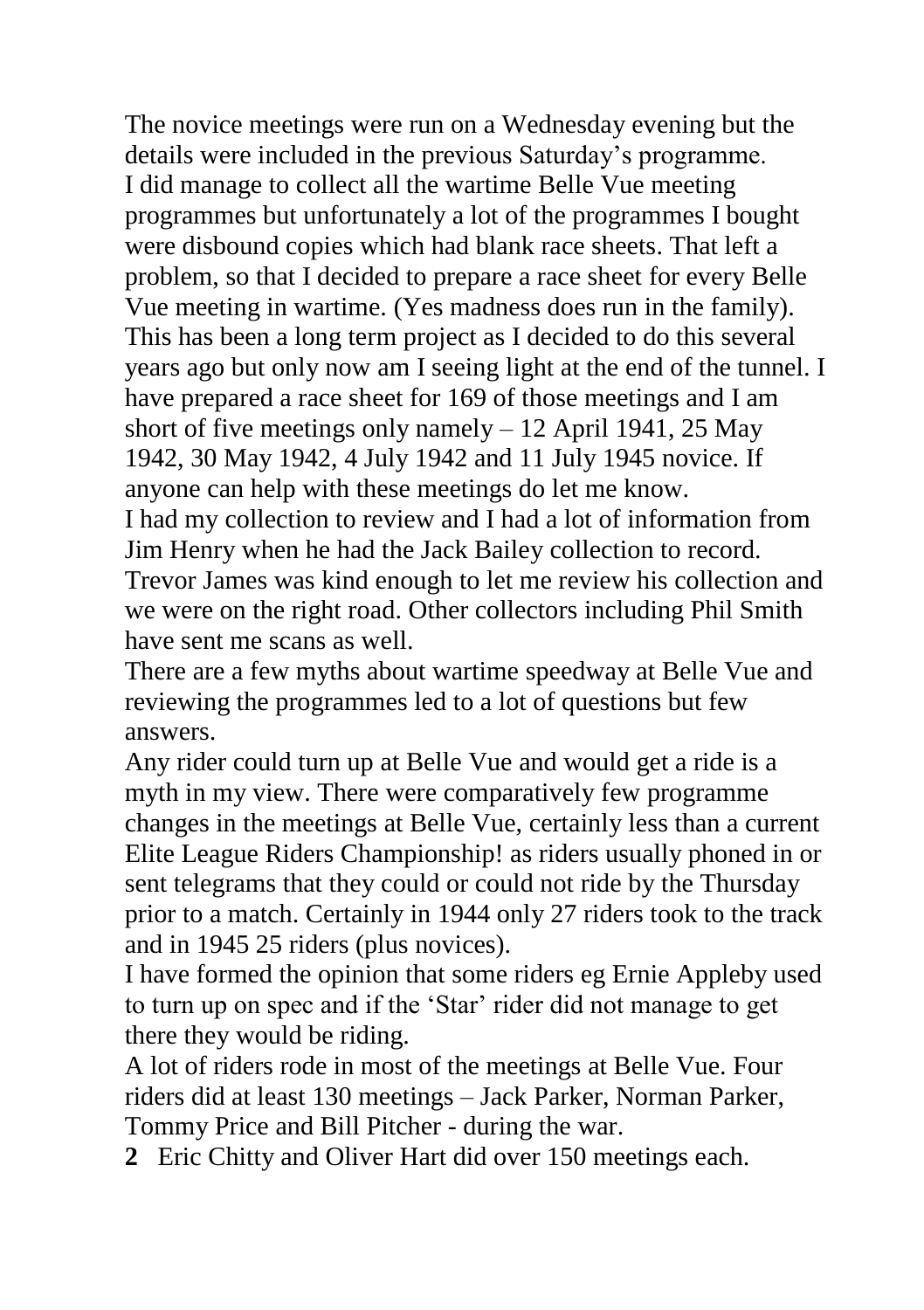In total about 80 riders plus novices rode at Belle Vue during the war. In 1944 six riders – Eric Chitty, Ron Clarke, Oliver Hart, Jack Parker, Les Wotton and Frank Varey rode in all 26 meetings albeit for different teams each week!

The programmes did relate details of riders who had joined the forces and been posted abroad and the sad cases who did not return from the conflict such as George Pepper and George Cochbone.

There were also the sad cases of riders who lost their lives in this country owing to accidents such as Jack Hargreaves. Some riders were only injured in motoring accidents which kept them off the track. Eric Gregory was hospitalised for some time in 1941. Alan Butler was injured in a road crash in September 1940 and was in hospital for eighteen months.

On 22 August 1945 during a novice meeting Maurice Butler fell in the last heat. Returning home to Birmingham with his family he became unconscious and was admitted to hospital where he died owing to a ruptured artery.

Riders did seem to be well equipped with a number of bikes to their names certainly when war broke out. As time went on spares did dry up. However riders were resourceful as well as being superb engineers and could make some of the parts needed. Victor Martin & Co. who used to supply JAP parts had large stocks when war broke out but eventually theses stocks ran low and although officially Victor Martin & Co were making dry cell batteries on Government contracts one suspects that some of the extra overtime put in by their engineers was the manufacture of speedway spares.

Other riders who were too busy on Government work or had received injuries which would not allow them to take to the track again did sell their spares or indeed bikes to other riders. Certainly Eric and Oliver Langton did not ride after 1942 just being too busy on war work. Eric retired from speedway riding in June 1945 to become a Director of Odsal Speedway with John S Hoskins. **3**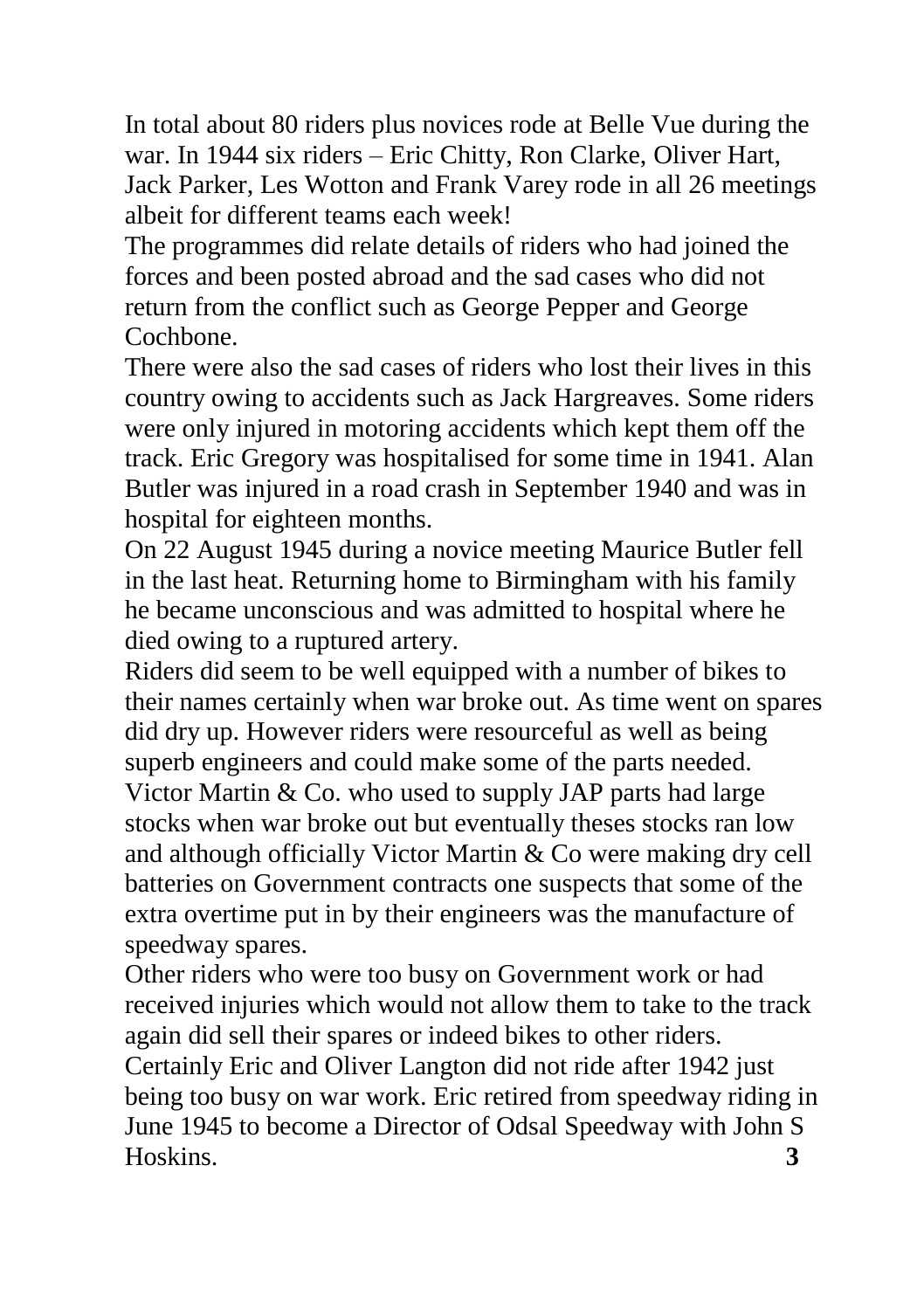Oliver Langton at one point in 1943 found himself training women motor-cycle messengers round the Fullerton Park speedway track in Leeds.

One bulletin suggests that riders did not receive fees for riding at Belle Vue during the war. How did they afford it if they received no payment? This is an unresolved question.

The bulletin mentions many times during the period that no petrol whatsoever was used in the meetings and that the machines ran on methanol and that anyone who tried to run their car on methanol would soon be walking. The riders seemed to get to Belle Vue by public transport, truck or cars in the early days until petrol became unobtainable. The car park at Hyde Road was virtually empty during meetings when it had been full before the war. Certainly after cars were no longer being used for transport a truck used to leave the Midlands each Saturday heading for Belle Vue with the Parkers and entourage on board. It must have helped being in the transport business.

Trams got a great number of the public to meetings and home again. Several of the programmes I inspected had the last heat time not filled in and one can only conclude that the purchaser was running for the tram or bus home.

Meetings were run in the light as no floodlights could be used in the war. There was double summertime for several months and the season finished about the 10th of September when the nights started drawing in.

People especially riders had a great faith in the railways during the war as they often sent their bikes to Belle Vue by train and in over 90% of cases the bikes were waiting for them at Belle Vue. On some occasions the bikes did not turn up until days later but none seem to have been totally lost. Eric Chitty of course travelled to Belle Vue from London each week by train. Certainly on one occasion he arrived but his bike did not necessitating that the event one match race was not run.

The riders during the war were the pre war riders who were of an **4** age who would not be expected to join the infantry in the war.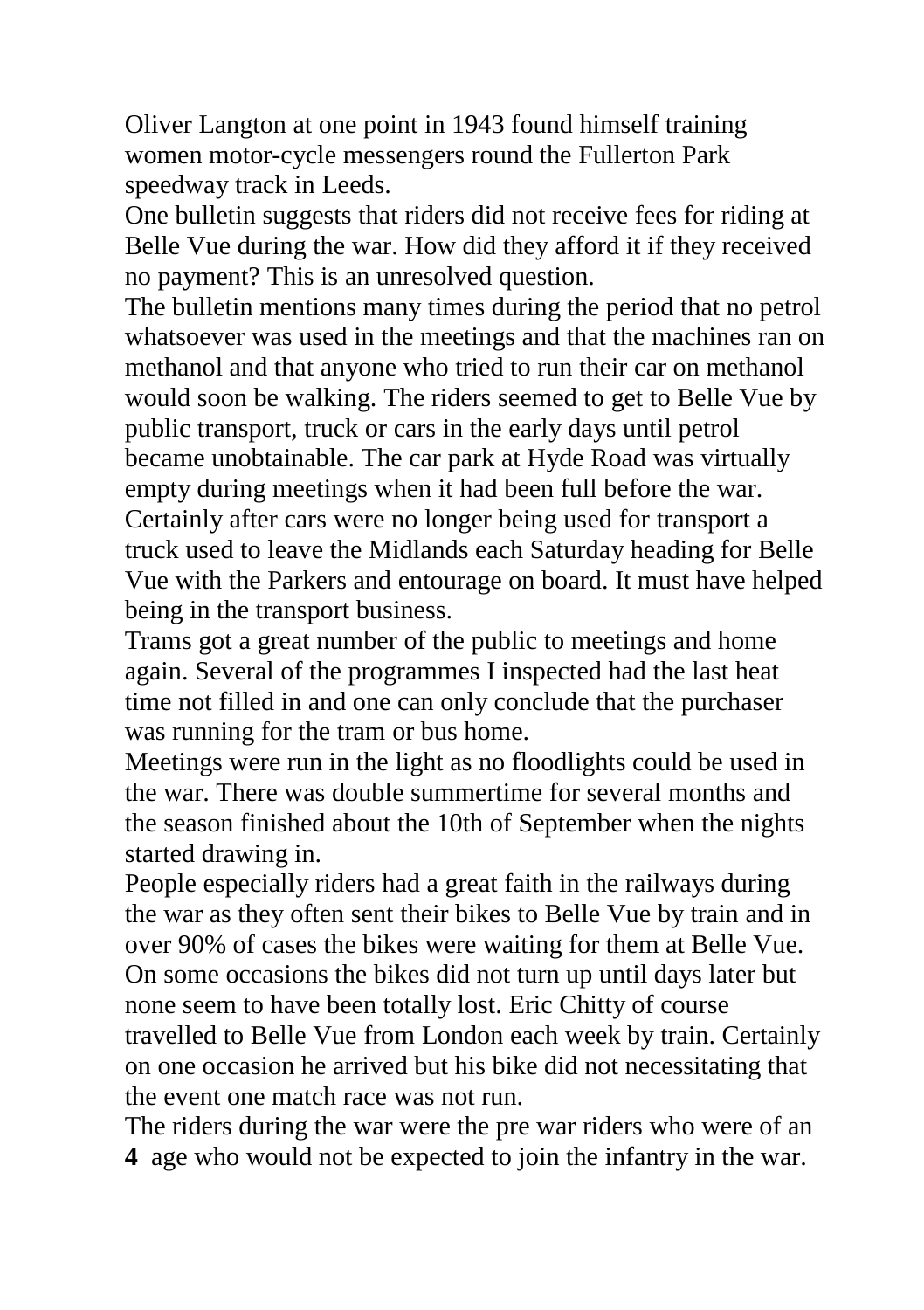A goodly number of riders were too old for that but had exceptional engineering skills which kept them based in Government factories working on munitions and aircraft parts etc. That meant that they were able to produce and repair some of the parts they needed for their speedway machinery.

The size of the programme changed in 1941 owing to wartime paper shortages. There were some photographs included in the first three years or so but they were all pre war. Belle Vue could not get the printers blocks to reproduce the photographs if they had any which they seemed not to have. Until a press journalist was demobbed and was able to take some photos which were used in the programme.

The bulletin announced in 1942 that Paper Control Regulations required the programme to be a certain size. The Bulletin however was a publication and had different rules but had to be kept separate from the programme.

What the riders wore as race jackets also intrigued me as very few photos from the war show riders wearing anything over their leathers. One Bulletin reported that race jackets with the Ace of Clubs were not available. The 1939 jackets had been used until the end of 1940 when presumably they had dropped to bits. The factory that made race jackets for all teams in London had been bombed out. Eventually a supporter had made up two sets of colours which could be used in team or individual events. Again presumably that was two sets numbered one to eight in red and black.

The track grader was dispensed with in 1942 owing to a lack of petrol. How they graded the track before a meeting I do not know but there was no grading done during a meeting. So by the end of the night the track would be somewhat rough and the times increasing throughout the meeting.

The Belle Vue Supporters Club found themselves homeless when the Army took over their club room. The Supporters eventually moved to the Kings Hall. **5**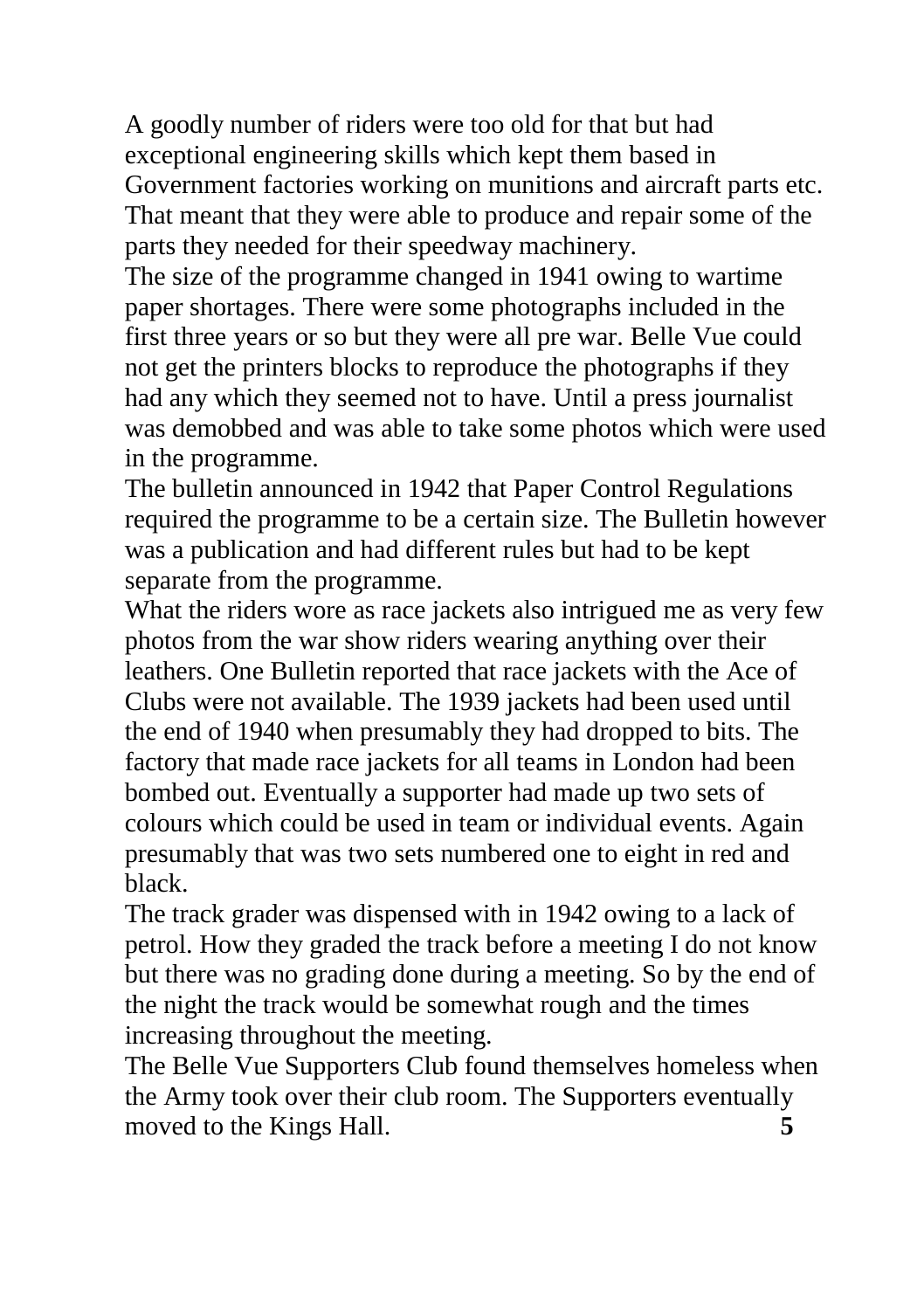I find the wartime era of speedway fascinating because very little has been published thereon and Speedway News ended in September 1939 and did not make the news stands again until 1946 so there are no magazines to consult.

Belle Vue was the track that never closed in wartime but other tracks that were open at some point in the conflict included Southampton, West Ham, Oxford, White City Glasgow, Oxford, Rye House, Crystal Palace and possibly Harringay. It is my intention to do a race sheet for each of these meetings as well so if any reader can scan any filled in race sheets for any of these tracks please send me a copy. A number of tracks did open of course after V E day in 1945. Speedway promoters seemed not to treat the war seriously up to 1940 as West Ham were suggesting running a League in that summer.

Please send any information to

[barry.stephenson@stainburn52.fsnet.co.uk](mailto:barry.stephenson@stainburn52.fsnet.co.uk) There are a lot of small details missing from a number of programmes eg times and a list of information needed is included in each year pack. The one thing I am sure about is that mistakes have been made by me as well as the programme fillers-in. For one meeting I had four programmes available and there were a number of differences between them even including times for races. 1941 and 1942 were the worst years for that and one can only suggest that there was a war on!

Trevor and I have made copies of our researches available to Jim Henry to put on the Speedway Researcher website so that collectors and researchers can get some idea of wartime Belle Vue. (Article copyrighted to Barry Stephenson.)

# **Nigel's Natters December 2011**

We welcome a few short snippets by **Nigel Bird.** We suspect a few of them will be a topic for further debate.

**Mexico April 1933.** A group of Californians headed by Cordy Milne, Wilbur Lamoreaux and Jimm**y** Gibb raced in Mexico City.

**6 New Brighton.** The official measurement of this Merseyside track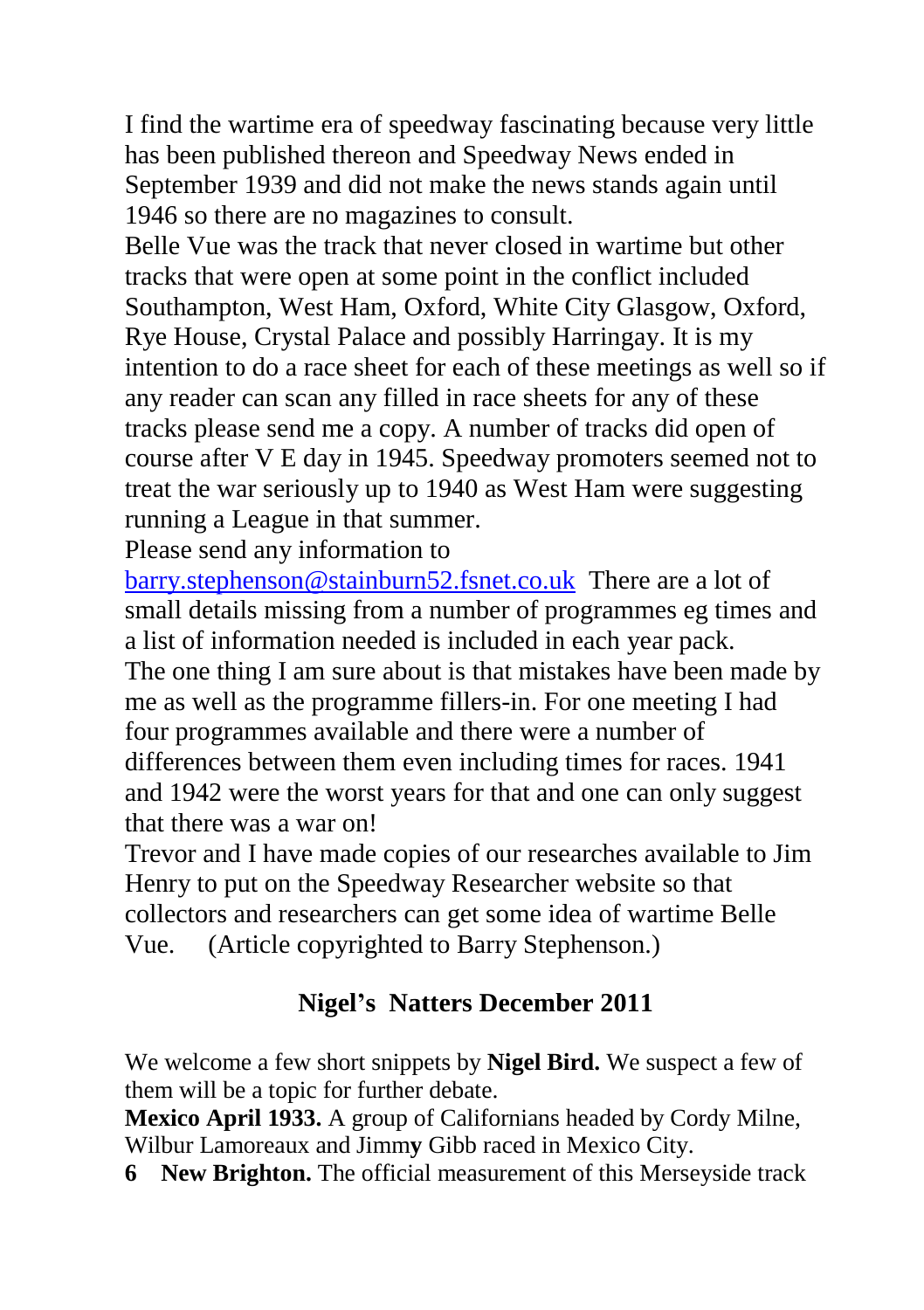was 511.66 yards for one lap.

**Plymouth**. Cosmopolitan Speedways Ltd attempted to introduce speedway to Plymouth in 1928.

**England's first Dirt Track Rider**. C.R.Ashby, Sheffield speedway correspondent for the Speedway News, claims to have ridden on American Dirt Tracks in 1912 (Trotting Tracks)

**Riskit Riley**. Real Name Donald Riley, A fruiterer from Hovily Brow, Hyde, Manchester.

**Liverpool Seaforth;** rode team matches in 1935 with the nickname "Lions"

**Brian Donkin.** A native of Eastbourne.

**Brighton.** Early team event, Brighton Reds v Worthing Blues 21 July 1928

**Clem Beckett** raced in many countries including Romania.

**Coventry Foleshill 1938.** Team colours were to have been Red & Gold for this failed attempt to bring team speedway to Foleshill.

**Frank Varey** was born in the village of Gilstead near Bingley Yorks. **Warrington May 1930**. A rider on the programme went by the name of Ginger Beer, although this may have been South African Ginger

Bowers. Another S. A. rider to race here was Stan Collins (1929).

**Derby 1930.** Proposals were made to introduce the sport to the municipal sports ground. **Squib Burton** put in an appearance at the velodrome "Jean Bouin" Marseilles.

**Daily Mirror**. Mon.13 Feb.1928 pages 2 & 3, carried an article on the forthcoming High Beech meeting and photos of Ilford Club members practicing at the track.

**Floodlighting.** At Brighton, lighting for the dog track was by gas. **United Speedways Ltd** controlled Hamburg and Copenhagen.

**Fred J. Fearnley** of the South Manchester motor cycle club was responsible for the first Droyslden meeting 1927 and was later involved with West Ham also did a bit of broadsiding. At his marriage in Aug 1928 guests included; Johnnie Hoskins, Charlie Datson and Ron Johnson.

**Yorkshireman** J.G. 'Dick' Southouse the 4 times married speedway manager of such pre-war tracks as Wolverhampton, Coventry, Luton, Cardiff, Nottingham and Hull (1947) was manager of the Speedway Control Board 1945-46. It is recorded he had a wooden leg/foot as a result of a speedway accident. **7**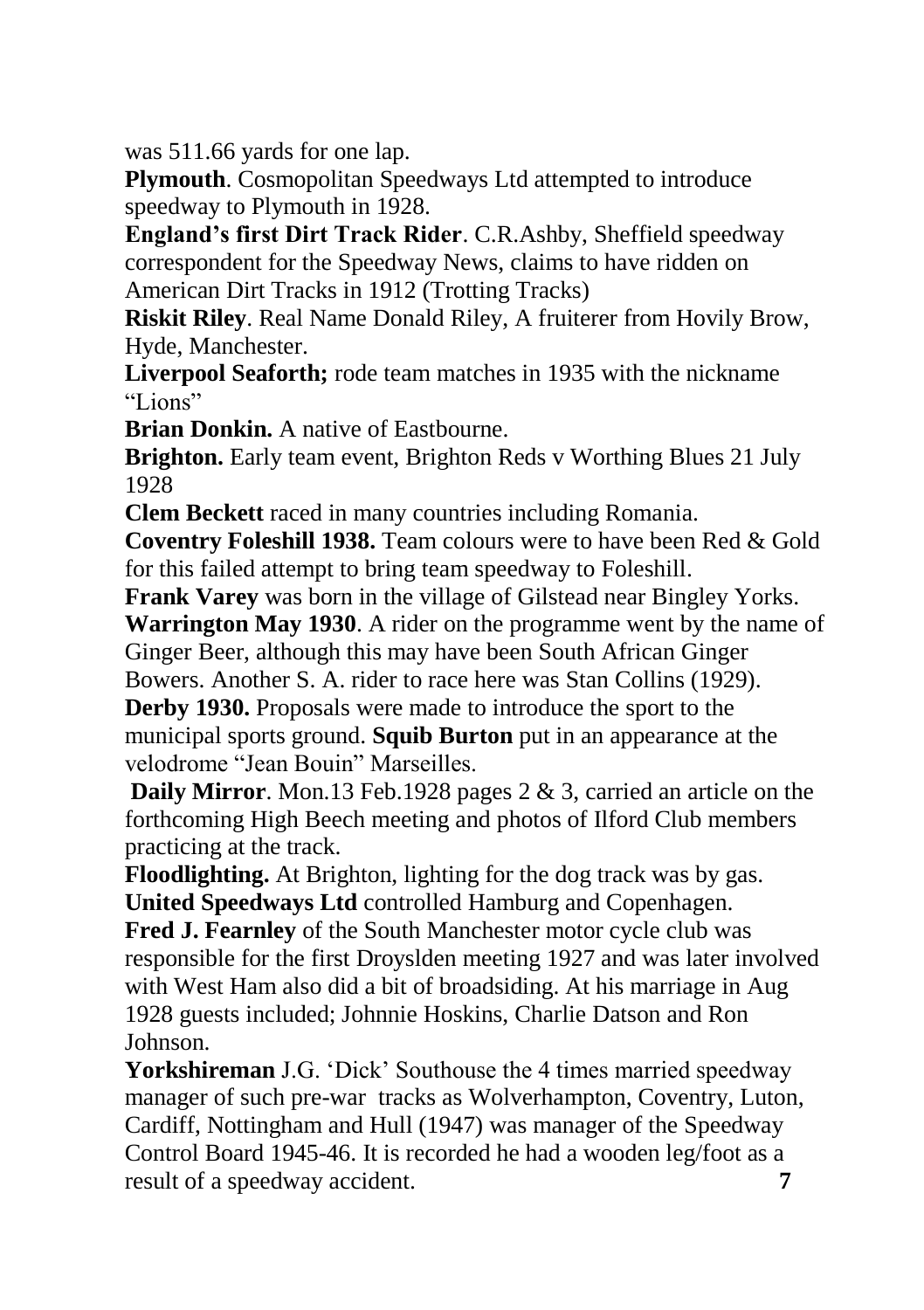**Onaoff Johnson's** first name was David.

**Gus Kuhn** rode foot forward style from the very beginning.

**The Coventry** grading tractor was named the Silver Arrow.

**Sprouts Elder** was twice married.

**Stewi St George** made his first appearance at the Hamilton Grass track NZ in 1916 at the age of 14, took to the dirt for the first time in 1921 at Wanganui NZ.

**Ray Tauser's** parents were born in Austria, Ray born Portland Oregon USA, raced on Portland's board and dirt tracks.

**Spain.** The Barcelona Track opened August 5<sup>th</sup> 1929.

**Stamford Bridge.** Despite much conjecture about their nickname I believe they were simply known as "The Bridge".

### **Speedway Transfers**

I enjoyed the Mastermind programme and the excellent display on speedway questions. One of the questions stimulated me and that was the one about Alec Statham's transfer from Bradford to Wimbledon. It set me thinking about speedway transfers and I wonder if anyone has compiled a record of riders who have been transferred and what fees are, or are reportedly, changed hands. I'd love to publish this information in a forthcoming edition of The Speedway Researcher. **Jim Henry**

### **Ken "Casper" Cameron**

**Tony Webb** recalls a colourful wee Aussie who will be remembered for his trademark Casper the Friendly Ghost race jacket, his white leathers and his leg trailing style of riding.

Whatever happened to Ken Cameron aka "Little Casper", a spectacular rider who looked a world beater in his early days.?

Ken was born in 1936, the son of a Scot who had emigrated to Australia. He started riding in Victoria in 1959 on a JAP machine. Before then he was a very good jockey with thirty winners and a good lightweight boxer from where he earned the nickname "Little Casper". In the Australian 1959/1960 season he was selected for the Australian

**8** team to meet New Zealand in a three match series at Western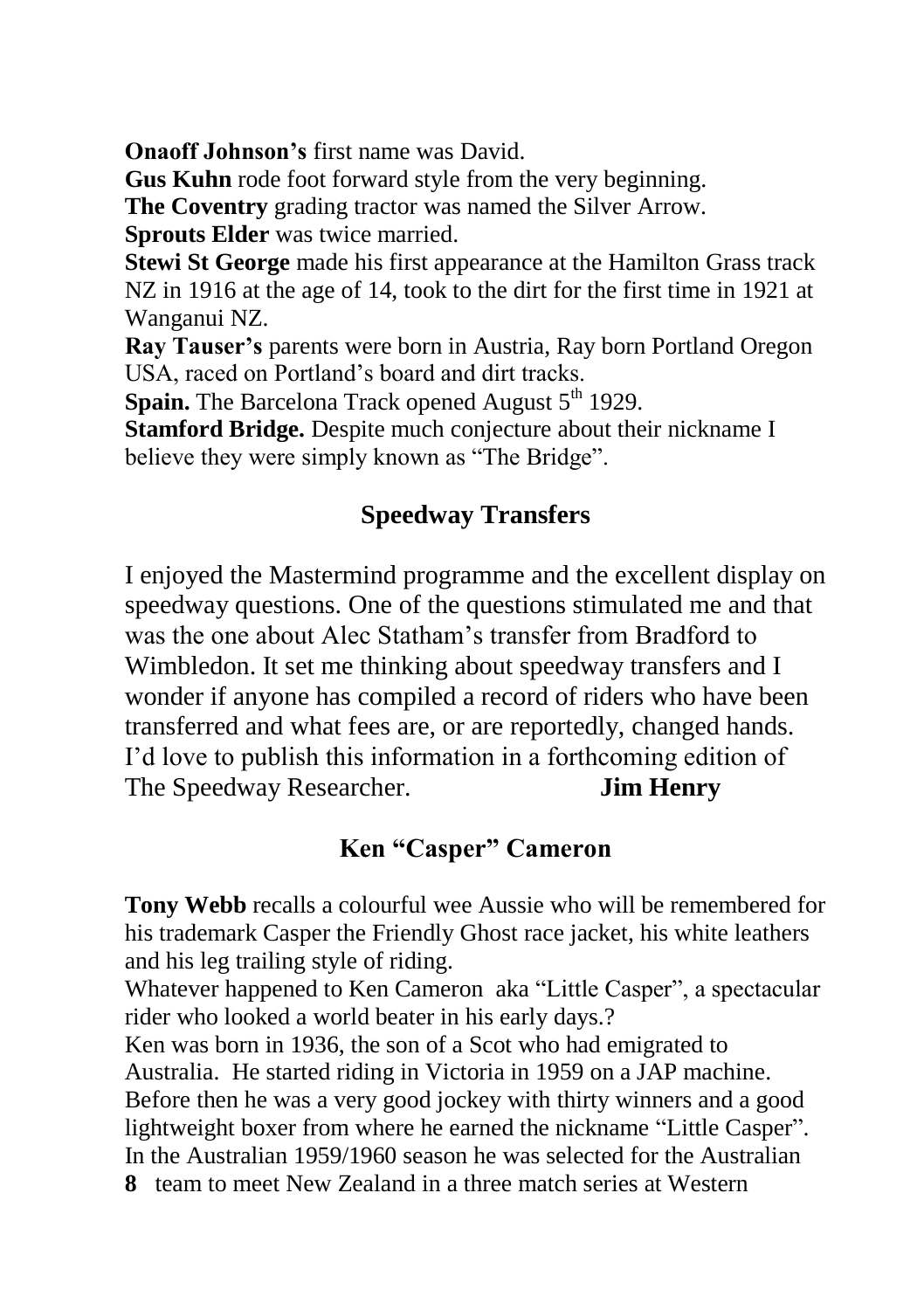Springs. Ken scored thirteen points from the three matches, Australia lost the series 1-2. Returning to Melbourne he was picked for the first test against England on January 16, 1960. It was not a happy debut as he failed to score in Australia's loss to England 21-38. He travelled to Queensland in 1961 basing himself in Brisbane. the spectacular rider adopted white leathers in the Ken Le Breton style, this with his spectacular leg trailing style made him a popular performer with the Ekka patrons. The white effect was secured by painting the leathers which made them a little stiff to say the least.

During the summer of 1961 he invested in a brand new ESO moved up to Rockhampton Showgrounds riding for promoter Ted Price. The tropical venue was the winter base for many top Australian and New Zealand riders. Ivan Mauger, Goog Allen, Leo J Ramm, Keith Gurtner, Bob Sharp Ken McKinlay, Charlie Monk, Bill Bryden,and Roger Forsberg provided tough competition for Ken.

A second spot behind veteran Keith Gurtner in the Queensland solo titles at Rockhampton on May20 was his career highlight. A setback to his progress was an accident on June 10 when he broke both arms in a spill avoiding fallen riders, the quaintly worded headline "CAMERON BREAKS TWO ARMS" was recorded in the UK Speedway Star. This injury resulted in a change of riding style for Ken, he found the leg trailing method easier for him.

Ken was back on the track for the November 3 meeting winning the handicap final from Bob Sharp.

During 1962 he rode in Adelaide and Perth before returning to reside in New Farm Brisbane. it was in the Speedway Star on December t8 1962 he stated his desire to race in Great Britain, advertising his address. His request was taken up by Edinburgh Monarchs, he arrived in Scotland amid great fanfare in April 1963.He stayed with Norrie and Ronnie Allen when he first arrived. Sadly his time with the Monarchs as a rider was brief, His first meeting was against Newcastle on April 6, he won his first ride and then a paid first in his second. This was a very good debut and it had the Monarchs' fans hopeful that they had a promising star. The second meeting for him was against.

Middlesbrough on April 13, three paid five was again good return. Away to Middlesboro on April 18 he gained a solitary third. The home meeting against Sheffield on April 20 was better with two seconds and winning the reserves race. A visit to Newcastle on April 22 returned two points. In the team proper for the match at Sheffield returned **9**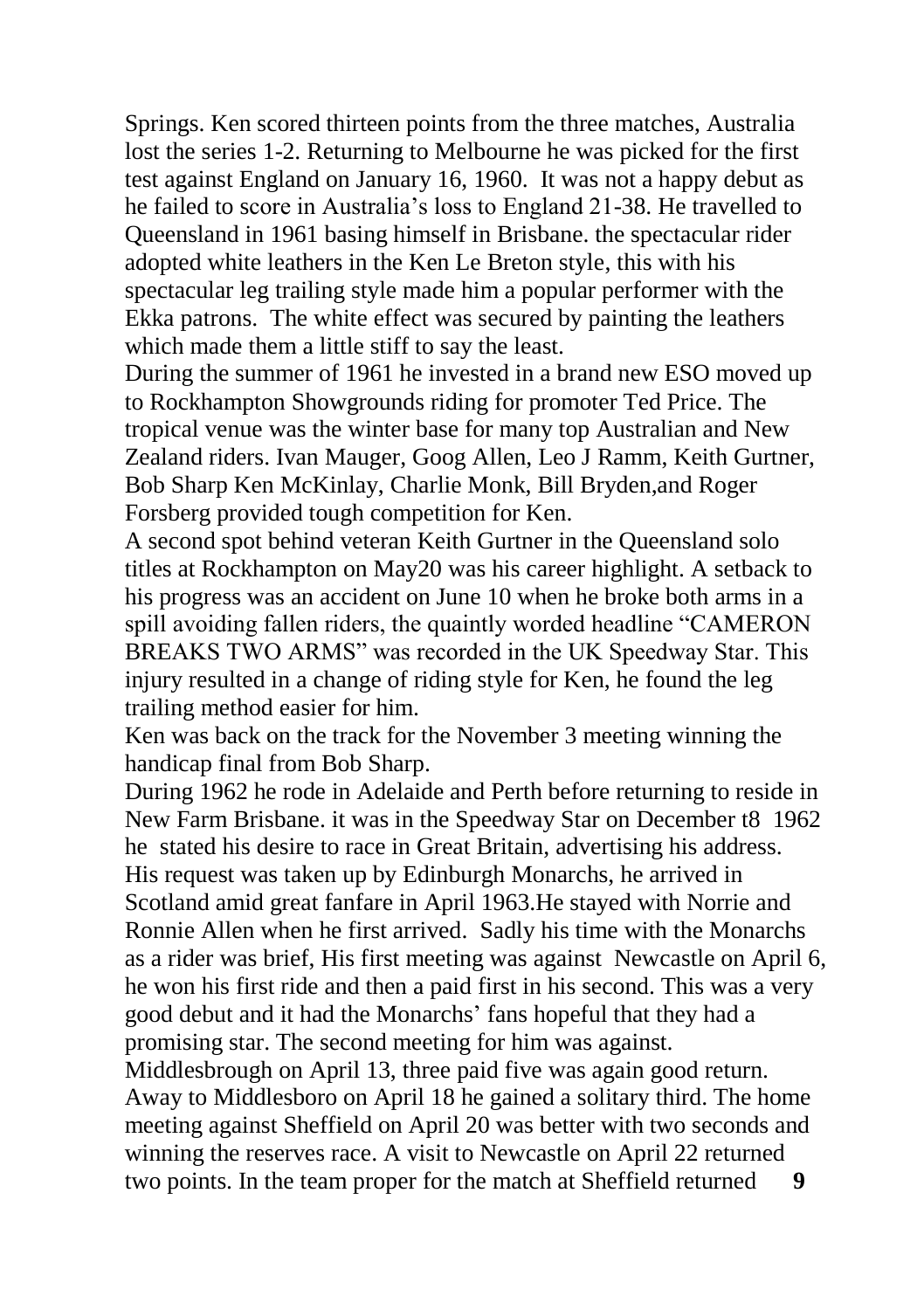three after two falls. These were all Northern Shield matches. The Provincial league matches commenced in May. Six paid eight at home to St Austell and a win in the reserves race, then a six paid seven against Long Eaton endeared him to the home fans, his last home match was a six paid seven against Wolverhampton. Tragedy struck in the return match at Monmore Green in Wolverhampton. While partnering George Hunter in heat three he fell and sustained a fractured skull when he hit his head on the concrete inner edge of the track.

He tried to make a comeback in 1964 second halfing at the Scottish tracks in Edinburgh and Glasgow as well as Newcastle and Sunderland. Unfortunately I believe this wasn't a success and he gave up speedway riding. His only appearance for Sunderland was at Newcastle where he partnered Gordon Guasco and then Jim Airey. he failed to score, in his first ride and then falling in his second and last ride.

Ken remained in Scotland, settled down and married. He worked as a bus driver for a while then started work at Edinburgh University Geology Department as a technician. He became a bit of a mineralogy expert, especially skilled in preparing thin section slides. He gained a degree in the subject. However, he fancied a return to Australia. He packed it in on the offer of a job in Australia which didn't happen and came back to Edinburgh after a short visit to his native country.

Ken did get back on a bike a few more times taking a few outings at Powderhall and Shawfield when the Men in Black made their annual trip north to display and race their collection of Douglas, Rudge and JAP machines.

Ken now lives in the old folks home in Fords Road in Edinburgh. He has a son -also called Ken.

Acknowledgements Tony Webb, Bob Ferry, Jim Henry and Horrie Harvey.

# **Brandon Hosts Testing of New Rudge Dirt Track Machinery**

**Stuart Staite-Aris** has researched the activities of the Rudge company undertaking machine testing at the Coventry track.

Rudge cycles started life in Wolverhampton when pub landlord Dan Rudge built his first cycle in 1869.

Dan Rudge passed away in 1880 and the company began its Coventry **10** existence when it was sold to Coventry solicitor George Woodcock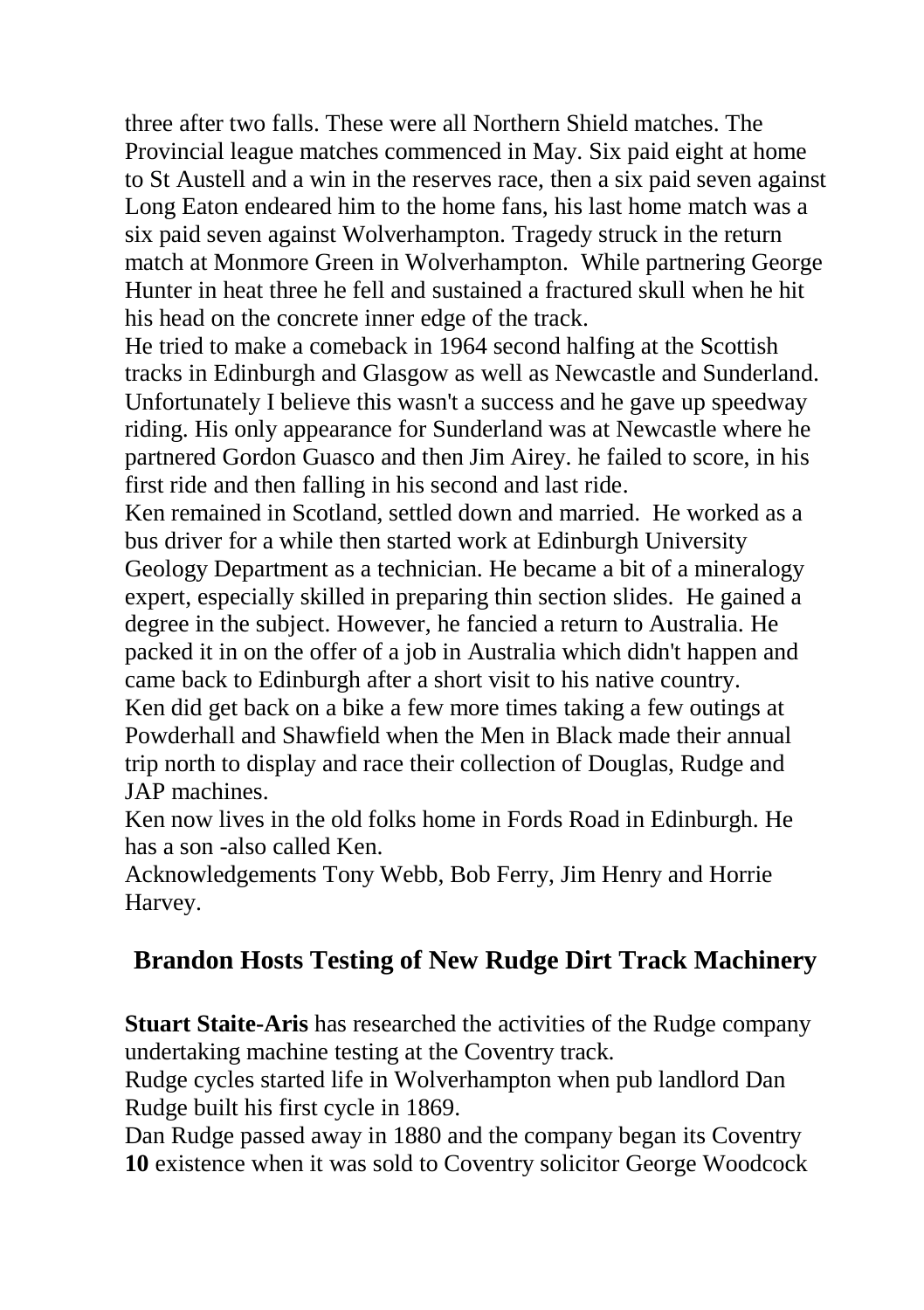who already owned two other cycle firms. Woodcock began selling cycles from his factory at Crow Lane Coventry under the company name of D Rudge and Co which soon became Rudge Cycle Co.

In 1894 the Rudge Cycle Co. merged with the Whitworth Cycle Co. of Birmingham and became Rudge-Whitworth Ltd. By 1897 the company was producing 25,000 bicycles a year at its now enlarged factory at 34, Spon Street Coventry.

Rudge-Whitworth Ltd did not start producing motorcycles until 1910 which by then was some way behind their local Coventry rivals in the same field of expertise. The first Rudge-Whitworth motorcycle had a 3 1/2 hp engine with overhead inlet valve, chain drive to the camshaft and a magneto.

Following the end of the First World War Rudge-Whitworth Ltd concentrated on targeting motorcycle racing success by using modified standard road use machines. Successes included:-

- 1921 497cc TT
- Roadster Multi TT
- $\bullet$  999cc V Twin TT

In July 1928 Rudge-Whitworth Sales Agent and future Brandon Coventry promoter (see previous Researcher article) Stanley Glanfield embarked on a World tour on a Coventry built 499cc Rudge motorcycle and sidecar combination. This motorcycle is on display in the Coventry Motor Museum.

Rudge-Whitworth Ltd were to very quickly get involved in the new sport of Dirt Track racing with a 499cc Speedway model.

### **New Rudge Put Through its Paces at Brandon**

On the crisp morning of January 31st 1930 Brandon roared to the sound of the new Rudge machinery. This was hoped to be the new wonder machine for use on the Dirt Tracks in 1930. The event was the first properly staged dress rehearsal for a number of riders to test out the much discussed Rudge-Whitworth new Dirt Track machine.

The new bike had been developed with careful research and expert craftsmanship at the Rudge-Whitworth works in Spon Street Coventry over a long period of time. The first impressions were that it fully justified all that had been said about it.

The event bought out a large number of interested experts from all around the country. There were many admiring glances and complimentary terms used when riders and promoters had their first inspection. **11**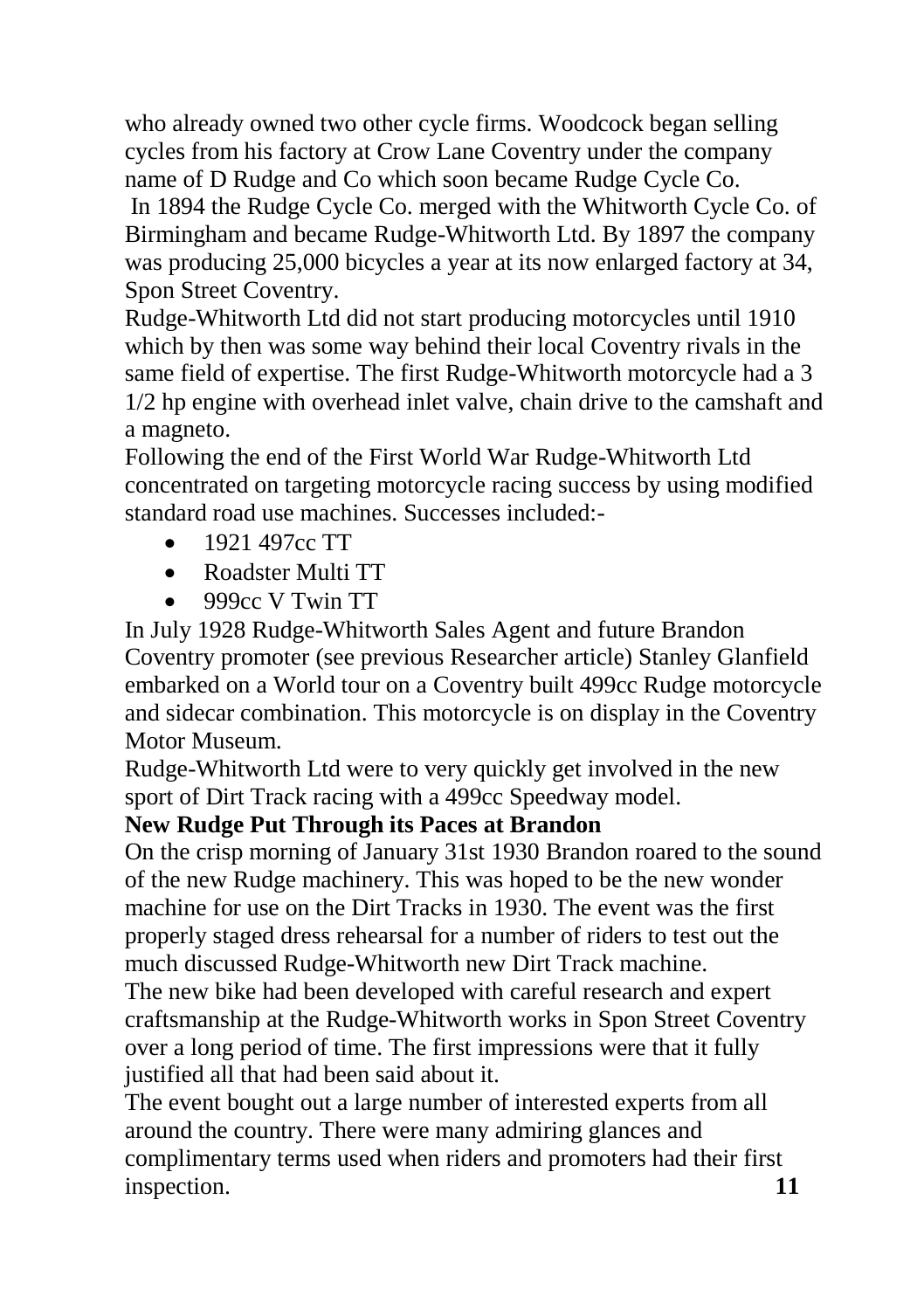The new Rudge was slightly larger that the model that had been seen in 1929 and had a number of new features that created great interest. The main feature was its engine speed which was claimed to be 90 m.p.h. when run on Benzole fuel. The engine had been built as a racing variant. It had been designed with a wet sump which was done this way owing to the picking up of dirt from the track surface. Rudge-Whitworth claimed the dirt track model was both reliable and cheap to maintain.

- The frame was also very different to anything that had been seen before from Rudge.
- The wheels were 28 inches by 2  $\frac{3}{4}$  inches with Avon tyres.
- The drive was a plain straightforward countershaft. There would be no gear troubles as there were none, and various sprocket sizes would be available to suit different sized tracks.
- The steering was so easy on the new model that the performance on the track was to be the same as if using it on the road.
- The shorter wheel base allowed for a big advantage over machines like the Douglas when the machines were coming out of the turns at speed.

Rudge-Whitworth also claimed that chain problems on the Dirt Track would be a thing of the past as the new bike and engine was protected by shields on the front down tube of the frame. The shields would keep the cinders out without reducing the speed of the machine owing to wind pressure.

### **Riders Opinions**

Frank Arthur had tried the Rudge with great success in Australia and had already broken the Australian lap record and mile records using the new machine. Englishman Jim Kempster already had great regard for the new machine and other riders had also obtained it or were in the process of, these included;

Arthur Jervis, Sprouts Elder, Billy Lamont, Colin Watson, Syd Jackson, Triss Sharp and Arthur Willimott and some of the Brandon stars.

George Allbrook was the first local man to try out the Rudge and he handled it very well for his first attempt demonstrating how easy it was to ride. Allbrook was able to show off the machines pace on the straights and how close it was possible to keep the machine to the white **14** line on the bend at the pits end.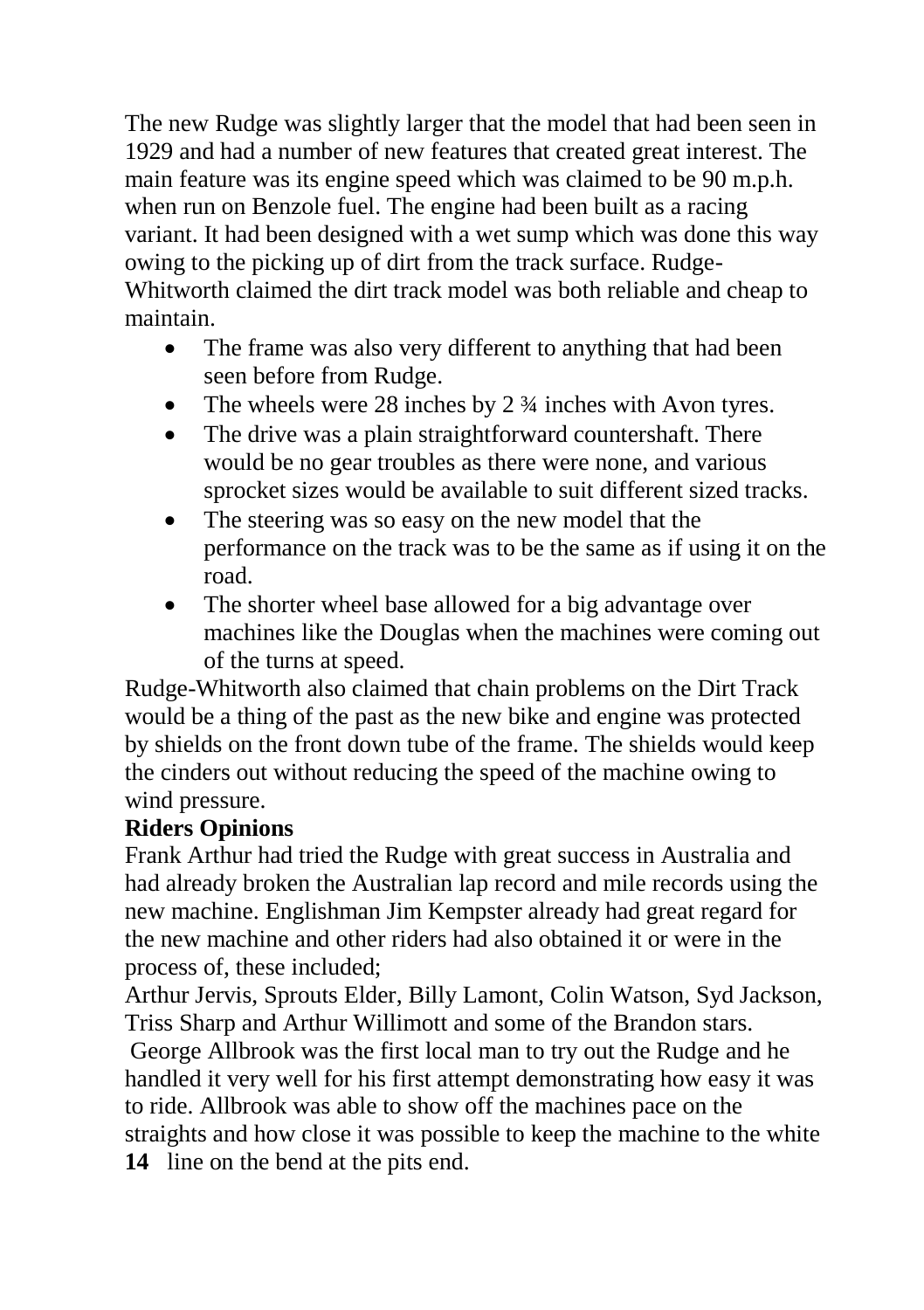During the afternoon several well known riders based locally attended and each tried out the new machine.

#### **The Demise of Rudge-Whitworth Ltd**

Rudge-Whitworth eventually got into financial difficulties in the mid to Late 1930's by which time the J.A.P. engine had become the Speedway engine of choice. The company eventually went into liquidation and in 1940 it was purchased by the Gramophone Co which was part of the giant EMI group. The business was lost from its iconic Coventry factory and relocated to the Gramophone Co factory at Hayes.

References

*Coventry's Motorcycle Heritage – Damien Kinberley – (The History Press 2009) Midland Daily Telegraph 1930*

# **Erratta**

A sentence from the Col Stewart article crept into the article re The Star Championship in reformatting. Whilst I do try to ensure this doesn't happen it does sometimes and I apologise for the error. **Jim**

# **Wally Higgs**

**Tony Webb** looks at another hazy hero from Australia who featured in a short item by the late **Keith Farman** in Volume 9 No.4.

Wally Higgs was a star on two wheels and four wheels.

Wally was truly one of speedway's gentlemen and senior statesmen, his contribution reached to every aspect of motorsport in Western Australia. He was an inductee of the Claremont Speedway Hall of Fame and a West Australian champion on solos and TO's. He was a foundation member of the Perth TQ club switching to four wheels after an impressive career on solos. Starting at Claremont in the post war years , he travelled to UK in 1950 to ride for the Yarmouth Bloaters in 1950 in the Second Division. He gained an average of 3.75 in his only UK season. He never forgot the warm hospitality of the Norfolk family where he boarded.

At Claremont he held all the solo track records for several years, In the 1949/50 season he was on a massive 220 yard handicap at Claremont. Wally won back to back West Australian solo titles in 1951/52 and 1952/53. **15**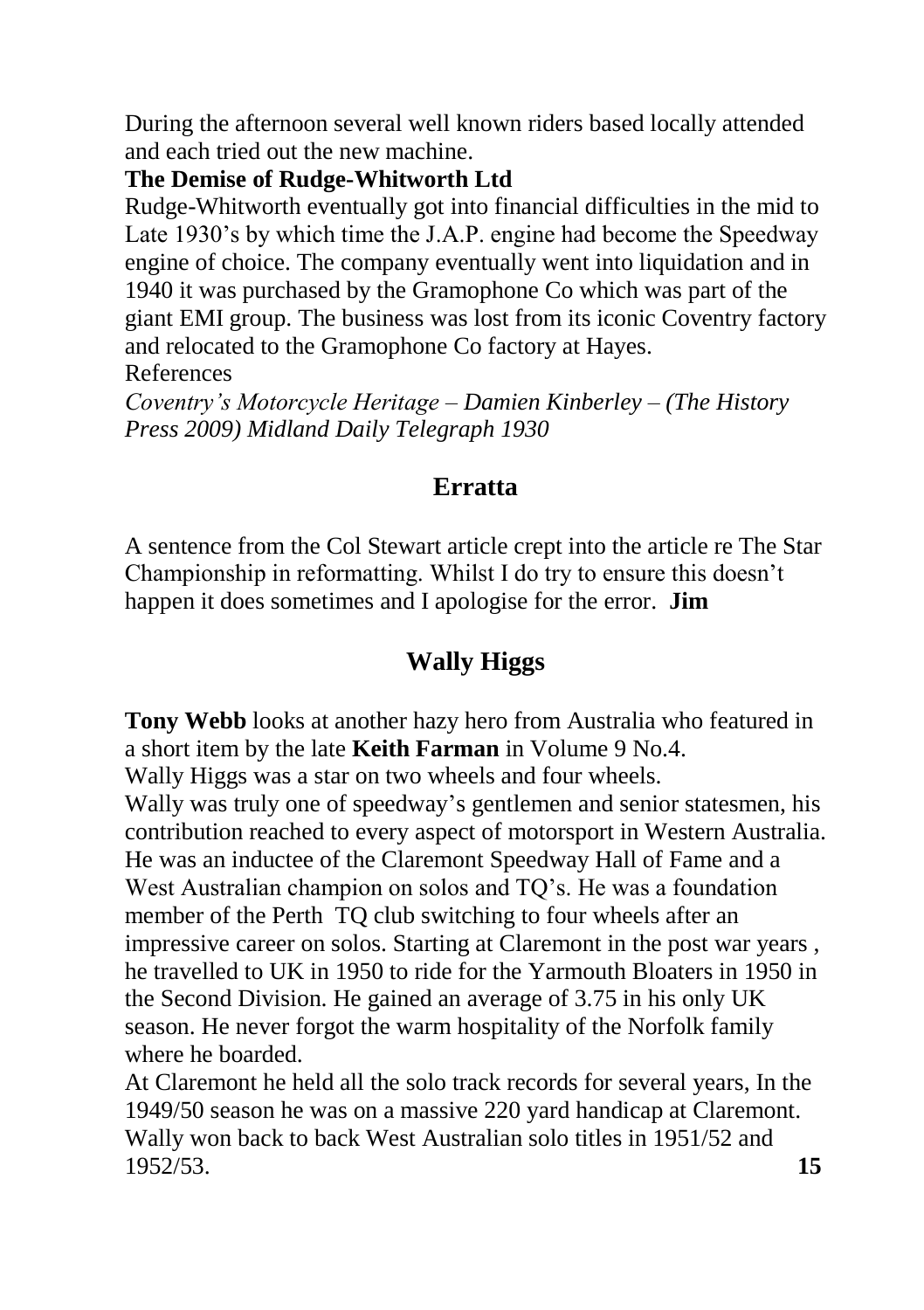Switching to cars in 1954 he took out the WA TQ Championship for three consecutive seasons 1957-1960. He then turned his racing skills and extensive mechanical expertise to road racing where he competed at the famous Caversham and Mooliabeenie circuits and the round the houses races at Collie, York, Albany and other country centres. In later years he developed a prototype speedway machine with fuel injection. In his twilight years living in the beach suburb of Mandurah he still used his mechanical skills repairing push bikes for local children. Wally Higgs passed away at his home on August 2 at the age of 92 Truly one of speedways gentleman .

### **Web Words**

We will start by yet again thanking **Colin Pike** for his hard work in keeping the cumulative index for the magazine up to date. This is available on the web site and includes those magazines published up to the last edition – Number 55. This is really appreciated Colin. 1961 files were placed on the site a bit earlier than expected and work on 1962 is finished as far as I can take them. 1963 is up and running before the summer but if the weather is good then it might be Autumn before it is completed and on the site. Jim aims to get to the end of 1964 but once he gets there is every likelihood he'll go stir crazy and do some more recent seasons. Just which one he'll try remains to be seen but don't hold your beath.

We have had some interesting pre-war additions which have been drawing a bit of attention thanks to **Bob Ozanne** and **Brian Collins**. **Barry Stephenson** has provided revamped Belle Vue Wartime files which is also a valuable addition to the site. Assistance form **Martin Greene** has massively upgraded most of the Irish track information and **Keith Corns** has provided massive support from his collection of programmes covering a number of season. **Steve Wilks** and **Mark Aspinell** are working away turning out files for the period post 1964. The Speedway Researcher up to the end of Volume 12 is now available on line to read or download.

The revamped site is attracting a fair bit of interest and comments indicate a favourable reaction. Webmaster **Matt Jackson** is doing a great job and keeps the site up to date adding new additions and **16** alterations as they arrive in his inbox. **Jim Henry**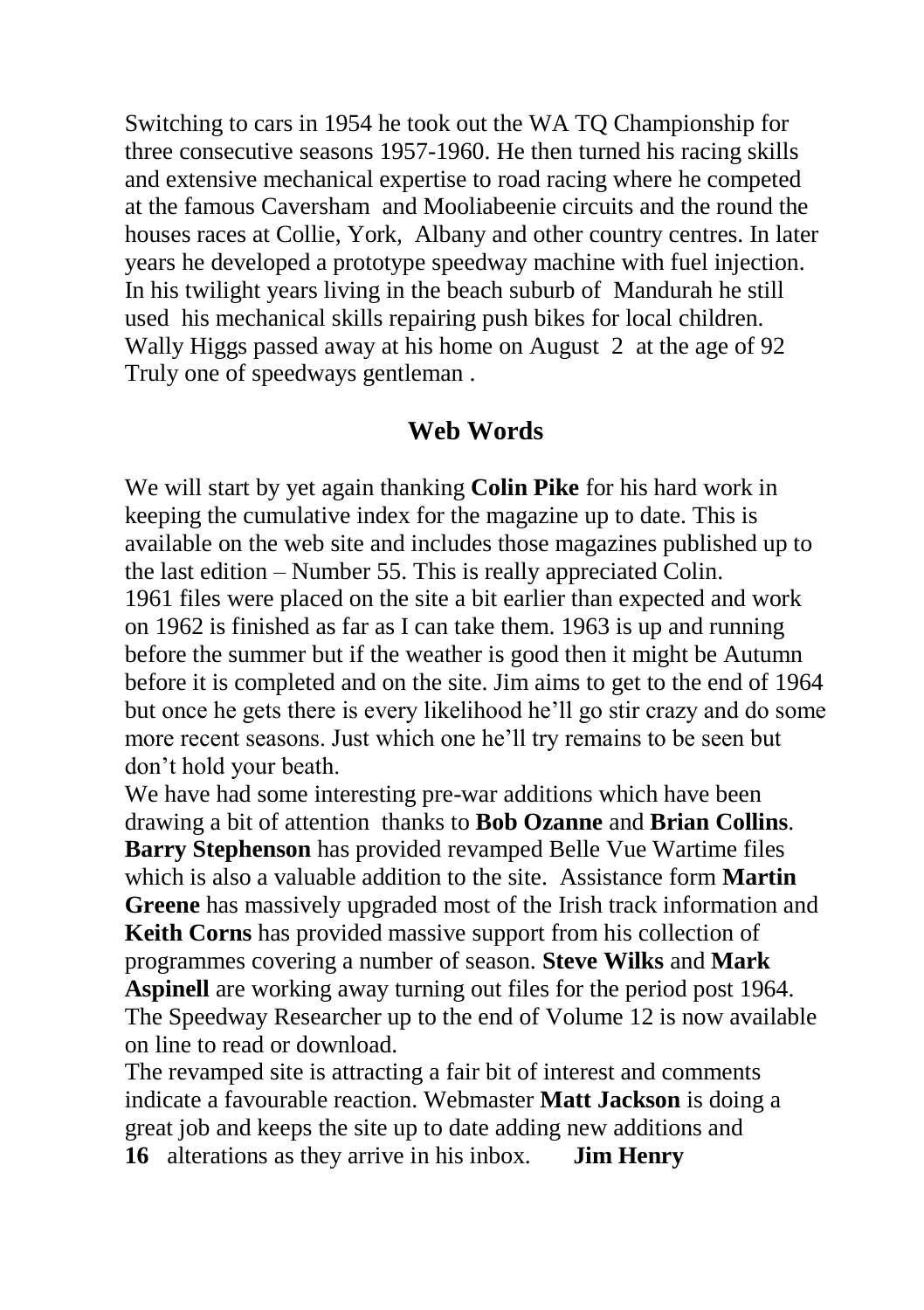# **Rules of Engagement 1929 Star Championship**

**Stuart Staite-Aris** looks at The Star Championship 1929 Rules and Regulations.

The Star Newspaper offered two trophies to the Association of Motor Cycle track racing promoters.

The trophies were to be competed for by nominated riders from such tracks in a position to enter one Overseas and one Home rider.

The trophies were to be known as:-

- **The Star Overseas Riders Trophy.**
- **The Star Home Riders Trophy.**

### **The Suggested Rules**

1. Each track was to nominate two riders one Overseas and one Home rider. The nominations were to be sent to the Star office at 19 Bouverie Street and the ACU before June 17th 1929

2. The first set of match races was to be run during the period of July 1st -August 1st 1929. The final was to be run before September 1929. 3. Should any nominated rider fall out before the first fixture he may be replaced by another rider. However after that date no more nominations may be received.

4. For the purposes of this competition nominations of Home riders will only be considered if the riders whose birthplace is in the British Isles have not competed in Speedway races here or abroad prior to January 1st 1929.

5. The competitions are to be run on the knockout principle. The positions of the nominated

riders in the first round will be drawn for with separate draws for the Overseas and Home sections.

6. The matches were to be decided on the principle of the best out of three. Three races were to take place on the home track of each Competitor so ensuring there was no unfair advantage to be gained. Also it enabled each track to have an equal share of gate monies and publicity.

7. In the event of a third deciding series of races being necessary the two riders were to toss a coin immediately after the last race and the deciding series was to be run on the home track of the rider who won the toss. The exception was to be the Final where should the rider **17**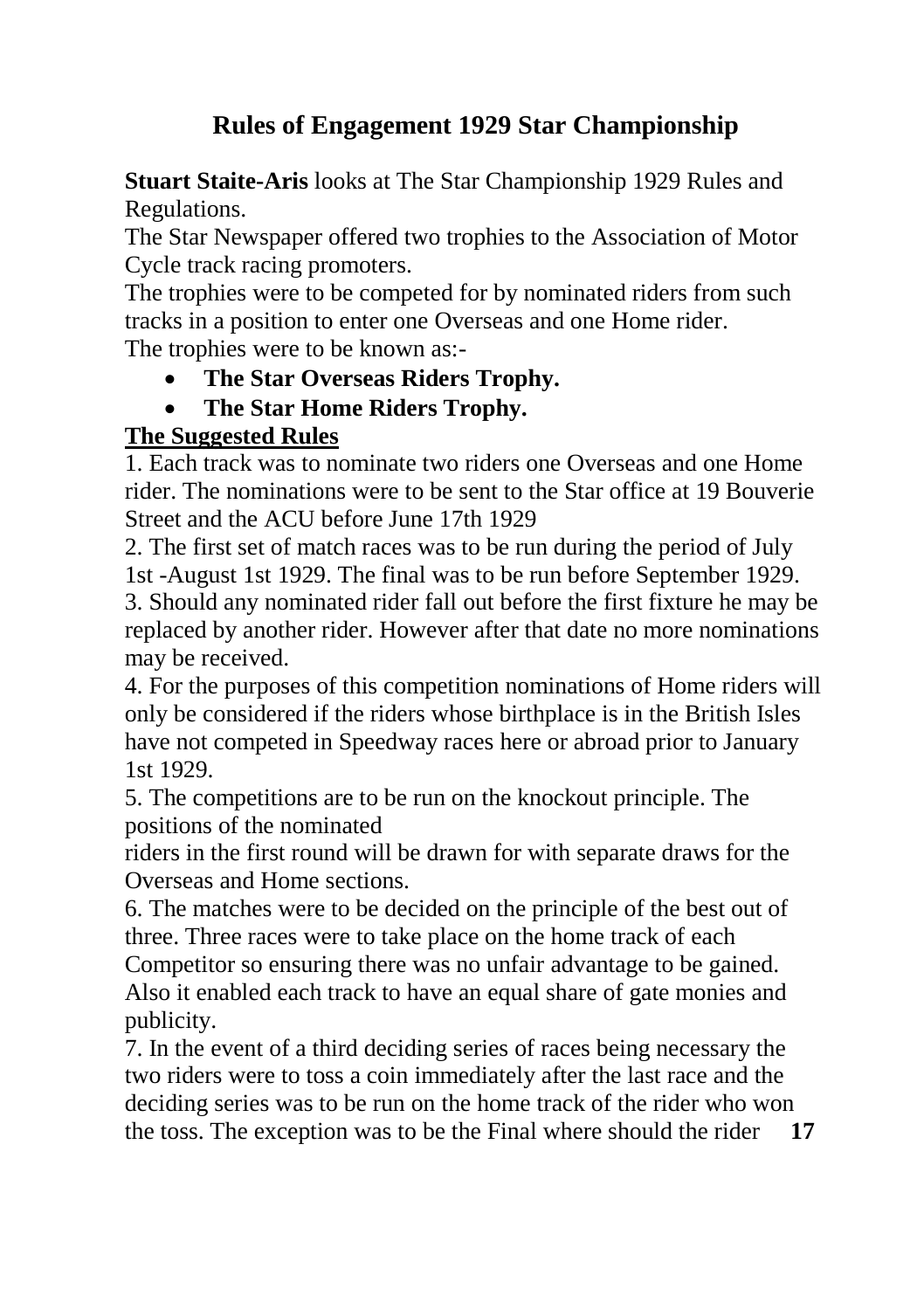be a nominee of a provincial track he was to regard the London track belonging to his nominator as his Home track.

8. The races were to be run under ACU match rules in force at the time of the contest.

9. Facilities must be given to the visiting rider for practice before his race.

10. The Second and subsequent rounds of the contest were to be run on the principle of the best out of three and on substantially the same lines as the opening rounds.

11. In the event of their being an odd number of competitors a bye shall be declared and he shall ride in the next round.

12. The Final was to be run on the principle of the best out of three.

Three races were to take place on the home track of each Competitor. The exception was if the rider was a nominee of a provincial track he was then to regard the London track belonging to his nominator as his Home track. In the event of a third deciding series of races being necessary the two riders were to toss a coin immediately after the last race and the deciding series was to be run on the home track of the rider who won the toss.

#### **Star Championship Prizes**

In all matches except the final the riders were to receive the usual race prizes and appearance money. These were to be provided by the track promotions concerned.

In the finals the proprietors of the Star newspaper were to present the following prizes

The rider who wins the Star Overseas Riders Trophy will receive £100.00 in cash and a £25 trophy. The runner up will receive £25 in cash.

The rider who wins the Star Home Riders Trophy will receive £100.00 in cash and a £25 trophy. The runner up will receive £25 in cash.

### **Disputes**

In the event of any dispute arising that cannot be settled by the stewards of the meeting at which it takes place it shall be laid before a committee of three. This shall comprise a representative of the ACU, a

representative of the promoters association (who is not involved in the dispute) and a representative of the Star newspaper. The decision of this

**18** committee to be final and binding.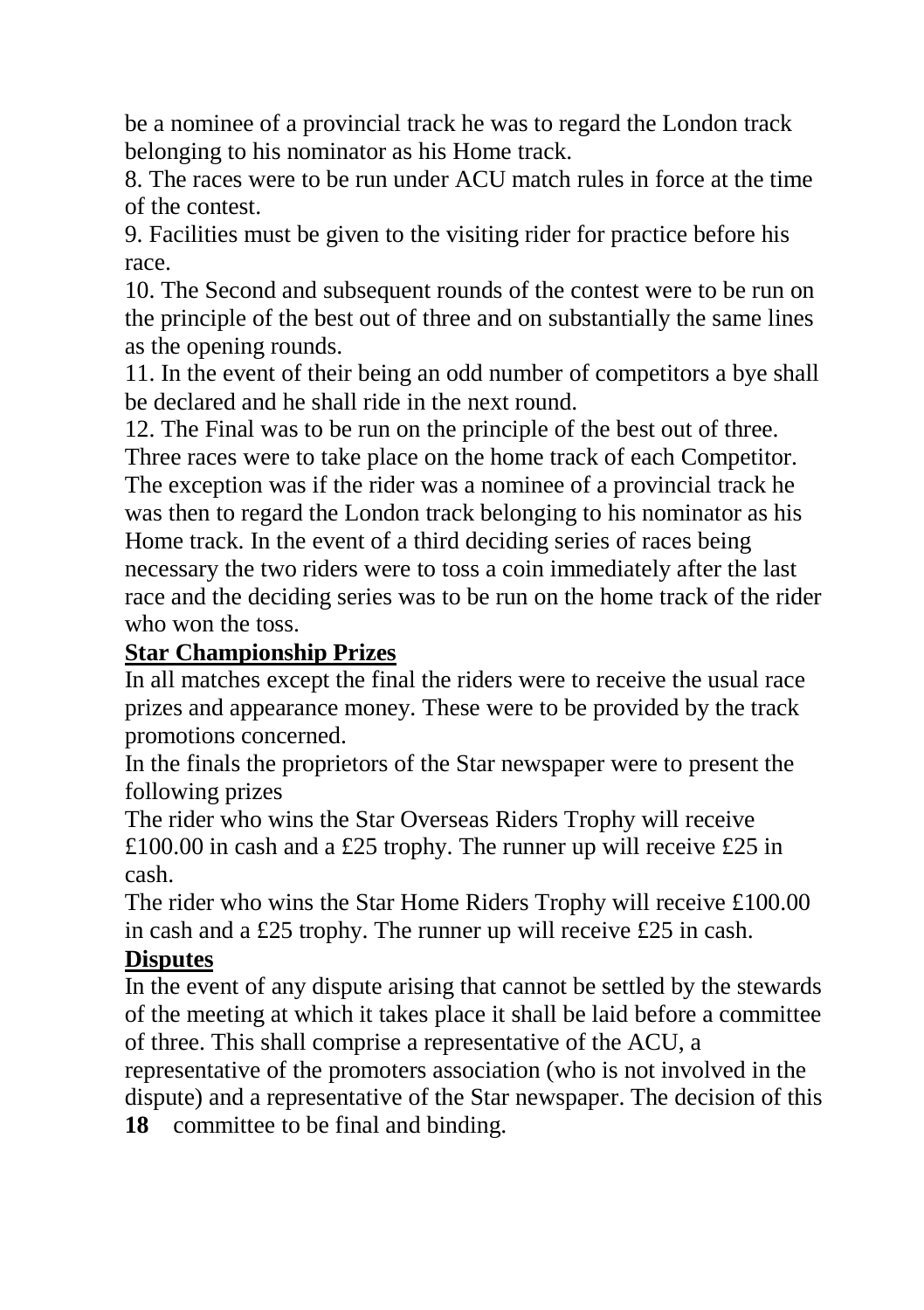The Speedway correspondent of the Star Mr Harrison is to be given seven days notice of any meetings or races in the series so that we can notify our readers of any forthcoming events.

The prizes will be presented to the winning riders by a representative of the Star immediately after the final races have been run.

## **Belle Vue Wartime Queries**

**Barry Stephenson** is looking for the following War Time Belle Vue meeting details. Barry's contact details appear in his article above.

1940

22 March 1940 Manchester scratch race times for heat 4 and final; 23 March 1940 time for Scratch race heat 2 needed; 8 June 1940 Time for B V scurry needed;29 June 1940 Time for B V Scurry needed;13 July 1940 Results of B V scurry needed. Was it run ?; 7 September 1940 Time for heat 10 needed;

1941

11 April 1941 Event 4 Hart Clarke last two places needed from Price and Mitchell;12 April 1941 Full results needed;17 May 1941 Event 3 B Vue Scratch Race result needed;24 May 1941 Event 1 match race Chitty and Parker. Result and time needed;31 May 1941 Event 3 Palatine Scratch Race. Result and time needed;14 June 1941 Final B Vue Scratch Race time needed;21 June 1941 Best Pairs heat 16 time needed;28 June 1941 Sealed Handicap Details of handicaps needed. Event 2 Open Scratch race result needed;5 July 1941 Need times for Open Scratch races and B V Scurry;19 July 1941 Grand Prix time for heat 16 needed;2 August 1941 Event 6 Scratch Race. Times for heats 3 and 4 and Final needed;23 August 1941 time for heat 7 needed;30 August 1941 times for heats 10, 11, 13 and 14 needed 1942

4 April 1942 Event 1 time needed together with times for heats 12 and 16 of Easter T; 6 April 1942 Event 2 match race time needed. All results needed after 1<sup>st</sup> S F Mancunian Cup;11 April 1942 Event 3 All Star Scratch Race. Results and time needed;18 April 1942 Result of Event 4 Scratch Race needed;9 May 1942 Northern Champ Time for heat 16 and results for following races;16 May 1942 Result needed for Belle Vue Scratch Race;25 May 1942 Speedway Cup Full results **19**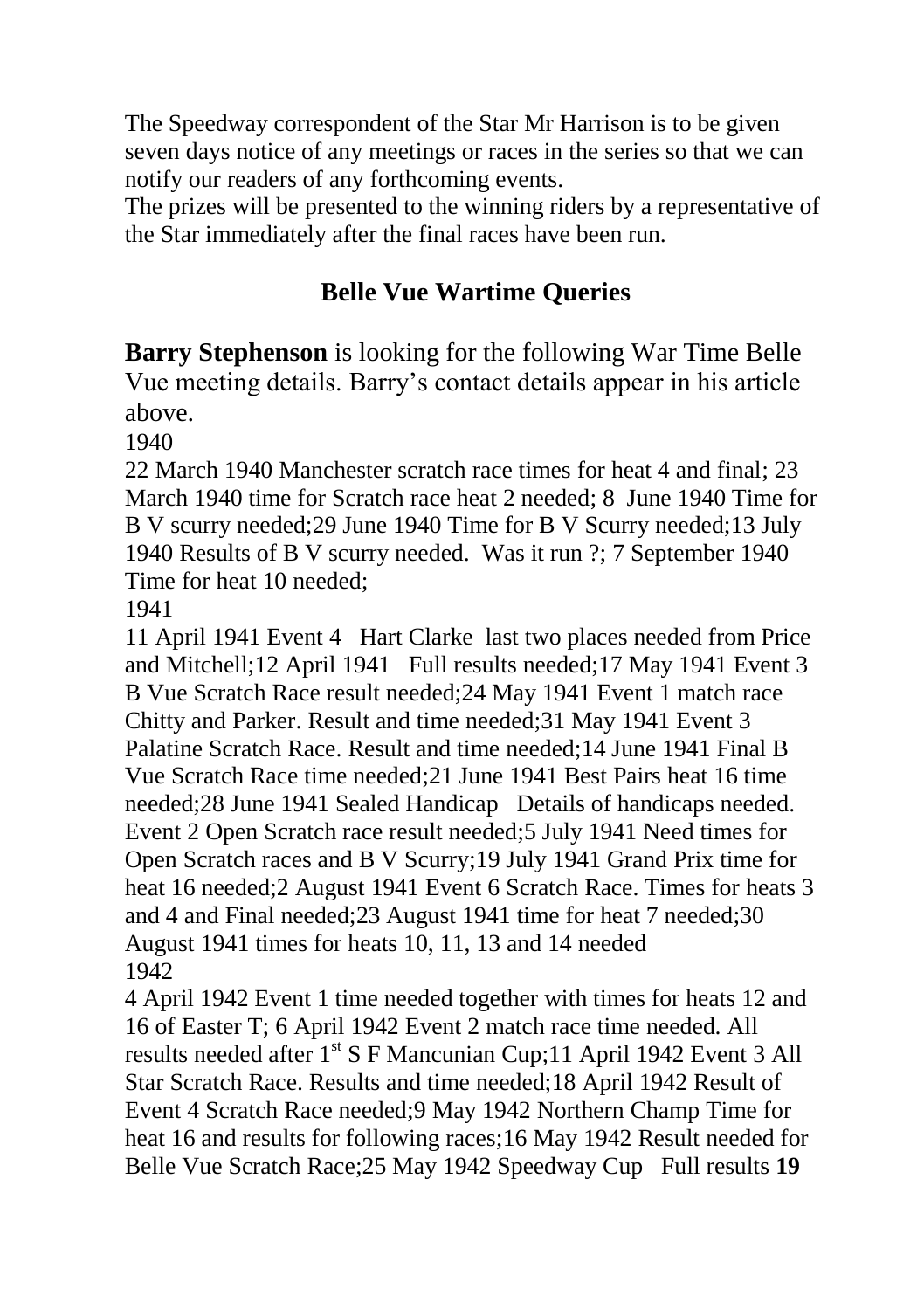needed;30 May 1942 National Trophy Full details needed 20 June 1942 100 Gns Trophy Times for most heats required; 27 June 1942 Result needed for Belle Vue Scratch Race Final;4 July International Trophy Full results needed;11 July International Trophy times needed for heats 1 to 8 and 18;18 July 1942 Result of heat 10 needed. Was O Langton replaced by a reserve? Who?;25 July 1942 Time for heat 12 needed;1 August 1942 Results of Champ and Belle Vue Scratch Races. I have winners only;22 August 1942 BIC Time for heat 20 needed. 29 August 1942 results for All Star Scratch and B Vue Scurry needed with times;12 September 1942 Result of Belle Vue Scurry and time for B Vue Scratch race needed.

1943

24 April 1943 Time for Longley 1 lap attempt;1 May 1943 time for heat 16 needed and Scratch race result. I have winner;8 May 1943 Result of heat 15 needed. I have variations;29 May 1943 Result of heat 9 needed. I have variations;19 June 1943 results of heats 18 and 20 needed;26 June 1943 Result for Scratch Race needed. I have winner 1944

8 April 1944 Result of All Star Scratch race; 10 April 1944 results of Bank Holiday Scratch Final needed;9 September 1944 results of heat 14 required. I have variations

1945

11 July 1945 Novice full results needed;20 October 1945 B V Scratch Race Final results needed

# **The History of Preston Speedway – Part 2 – 1930 (continued)**

**Graham Fraser** continues this history three months into the 1930 season. On Thursday,  $26<sup>th</sup>$  June, Preston hosted Warrington in a National Speedways League Match (Northern Section) meeting – yes that was the league name in one of the few existing Preston programmes still accessible – I have a photocopy with full programme results, times in all league and individual races – a real rarity.

Preston's quartet were Ham Burrill (C); Joe Abbott; George Reynard & Frank Chiswell – Jack Tye was Reserve. Warrington were represented by George Milton; Charles Hornby; Tommy Hatch and H. Solomon – Stan Collins at Reserve. In a fairly close meeting Charlie Hornby won all three of his heats, gaining 9 points out of his teams total of 14; **20** Preston's top scorers were Ham Burrill with 7 and Joe Abbott on 8,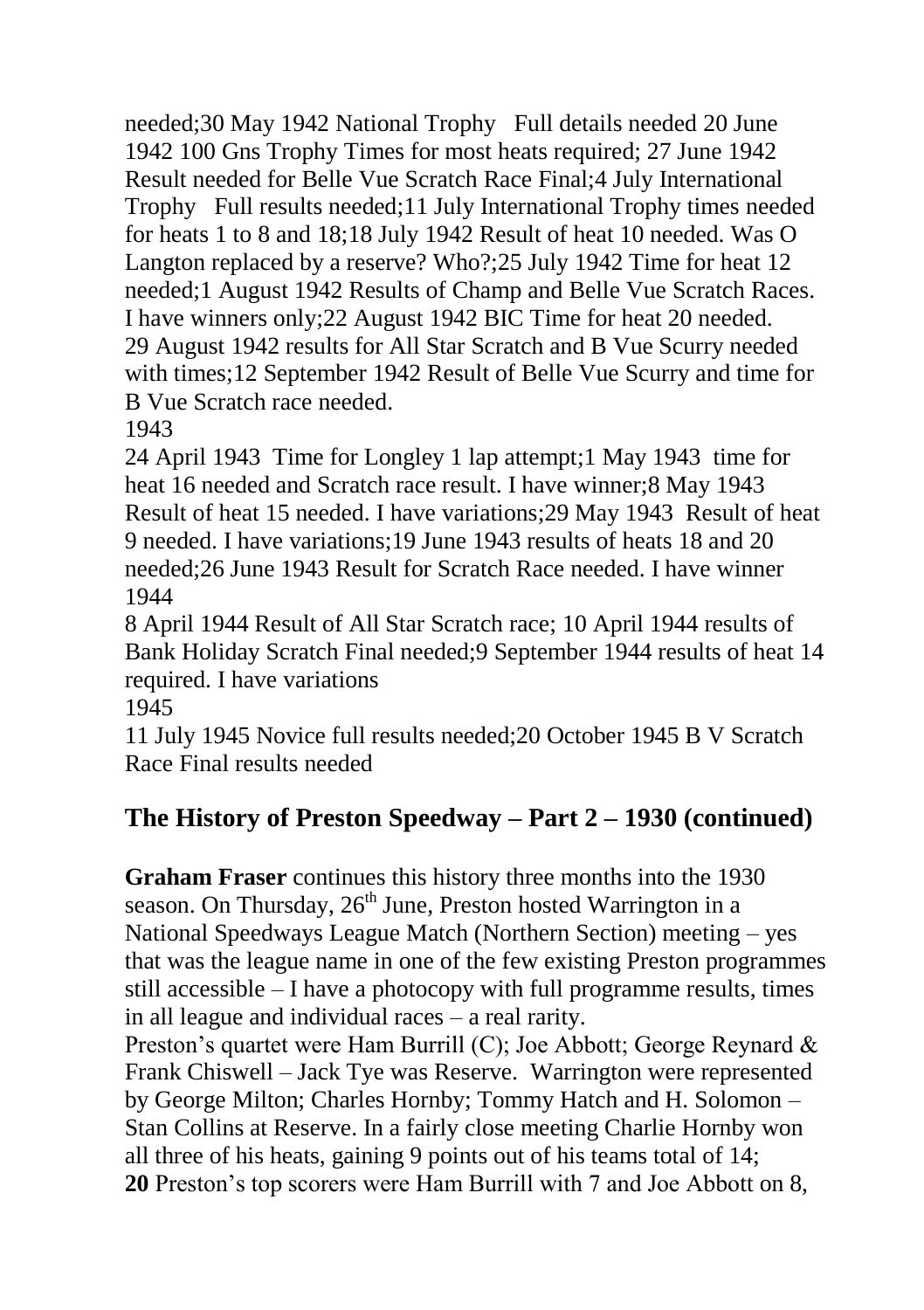as Preston won 22-14. In the second half Joe Abbott won in the final of the Golden Sash Handicap Race; Freddy Williams took the Golden Gauntlet Race final and in an International Challenge Race for the Golden Helmet three qualifying heats were won by Ham Burrill over Stan Collins; Frank Varey over Tommy Hatch and Joe Abbott beat Charlie Hornby. In the final Varey was victorious over Abbott  $(2^{nd})$ with Burrill  $(3<sup>rd</sup>)$ .

Top dirt track riders often rode most nights of the week – an example was Joe Abbott who raced on Thursday's at Preston had, on Wednesday 1<sup>st</sup> July ridden at Coventry Stadium and broke the track record by a fifth of a second in a match race with track record holder, Liverpool's Ginger Lees. Abbot must have had a good payday that night winning the Scratch Race final over Smiler Wooton.

A day later Preston's home league meeting at Farringdon Park with Glasgow was called off due to heavy rain. However a few thousand people gathered at the track and a good proportion of the riders expressed willingness to race but the Preston MD and ACU steward determined the track would cut up badly and become unsafe so good performances would be impossible. Nevertheless, fans were entertained by Tipple and Topple, the trick riders who did a few practice laps. The Glasgow team scheduled to ride was: Col Stewart (c); Arthur Moser; Bill Llewllyn; Allan Campbell and Arthur Mann at Reserve. Later that week it was announced Preston had exchanged Frank Chiswell to Liverpool for Tommy Price.

On Thursday,  $10^{th}$  July 8000 people watched a six-a-side Inter-City Challenge Match in which Preston hosted Birmingham Hall Green from the Southern League. Press reports are very sketchy and all we know is Preston won 42-21 with Preston's team comprising in part Ham Burrill; Joe Abbott; Tommy Price and George Reynard. Only two of the Hall Green team are known: Bunny Wilcox and Les Patrick Otherwise the highlights of the night were Vic Huxley defeating Frank Varey in 2 of 3 Match Races and also the Final of the Golden Helmet Flying 12 Race. This was a surprise as Varey was virtually unbeatable around Farringdon Park and Huxley has broken no records in his career to that point.

A week later a challenge meeting at Liverpool was cancelled die a waterlogged Stanley Speedway. The following night saw the American Ace Sprouts Elder paying his first visit to the Preston track racing against the Preston aces in three different individual races. Elder **21**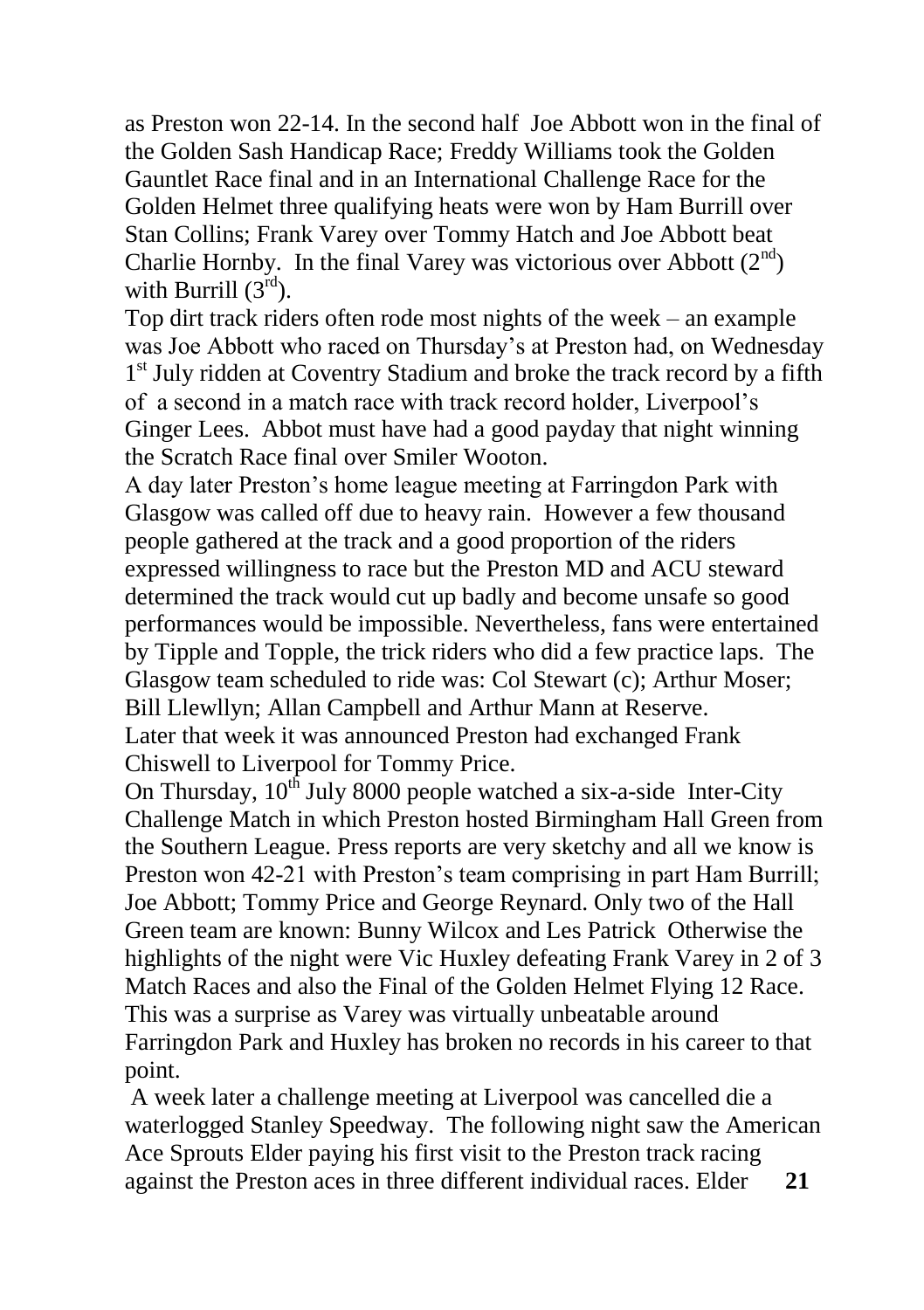was beaten in a best of 3 Match race with Ham Burrill – due mainly to engine failures. Elder failed to qualify for the final of the Flying Twelve (George Formby Cup) but closed off the meeting by winning the Golden Armlet Race from Max Grosskreutz.

(It was once muted by a Researcher reader that an attempt was due to be made to catalogue every meeting Sprouts Elder raced in his short career in the UK – anyone readers fancy an attempt at that, which the SR would happy to publish?)

In the same week the Lancashire Daily Post Speedway Notes Column reported the closure of the Barnsley Lundwood track and the suspension of racing at Brough Park, Newcastle and Middlesbrough Speedway. However a new track in Barrow has started, with Preston's aces racing at the successful opening night.

On Thursday,  $24^{\text{th}}$  July Preston hosted Liverpool in a £100 Challenge Team Match in front of a crowd of 11,000. Preston scraped a 27-26 win. Captain Ham Burrill was thrown from his bike in the first corner of the first heat and was badly shaken and bruised taking no further part in the meeting. Tommy Price got a three wins and Liverpool Ginger Lees was the top Liverpool scorer with 8.

This meeting was also notable when in the second heat of the Golden Helmet Race, the final event of the evening, Young, up and coming Preston rider James Carnie 23 (who had two good wins earlier in the meeting) caught the back wheel of a rider in front, lost control and was flung outwards and jammed against the fence, following rider George Reynard caught young Carnie and he suffered a fractured skull, He died within half an hour. It was ironical that Carnie had said earlier it was his intention to retire from that sport after that night's racing. The Preston newspapers subsequently carried full details of the rider's inquest which returned a verdict of accidental death. Carnie was buried in Preston Cemetery next to the track and a large crowd was in attendance at the funeral. An ornate marble memorial was placed on the grave which is still there as I found when visiting the track site and cemetery a few years ago.

Whilst the club and its fans were recovering from this shock, a Preston Team fulfilled an Inter-Track Challenge meeting at Fullerton Park, Leeds which Leeds won 19-16.

On 30th July Preston raced in the second round of challenge matches at Liverpool, again with another £100 winner-take-all prize. In a very **22** close match Preston scraped through 29-25. Joe Abbott 8; Claude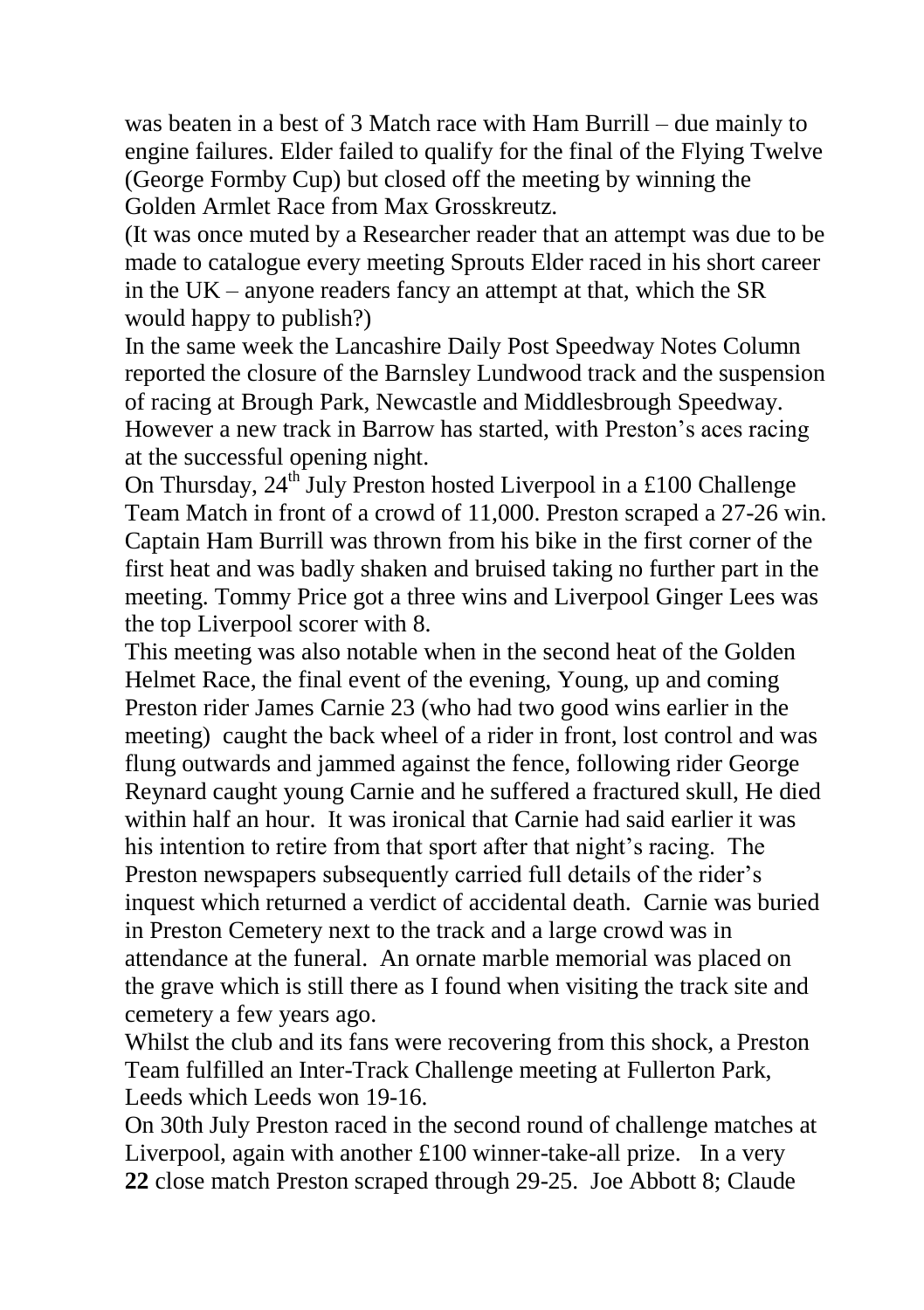Rye & Tommy Price 6; with Smiler Wooton scoring 9 and Larry Boulton 8 for the homesters. This gave Preston an aggregate 56-51 win over the two matches. Unusually a Reserve Team meeting also took place and Liverpool gained some revenge winning 13-11 in a four heat contest – Liverpool featured Skid Plevin and Crasher Coxhead!! Back to League action the following evening as Preston hosted top of the table Belle Vue at Farringdon Park. Belle Vue were represented by Frank Varey; Clem Cort; Eric Langton, Dusty Haigh & Bob Harrison at reserve. The Preston team was Burrill; Claude Rye; Joe Abbott; Tommy Price and Jack Tye at Reserve. Certainly a who's who of top northern dirt track riders! Over the six heats both teams had 4-2 heat victories and a shared 3-3 in Heat 1, which also saw Frank Varey break the track record Sadly for Preston a dead heat third place in heat 4 meant a heat result of 3.5 to 2.5 in favour of Belle Vue and the visitors winning by the narrowest of possible margins of 13.5 to 12.5. Dead heats at that time were virtually unknown – has anybody come across dead heats in early league speedway meetings?

**Graham Fraser** (To be continued)

### **The Lure of The Speedway**

(A psychologist writing in The Daily Record newspaper looks at the sport in 1949) Speedway racing on motor-cycles is different in important ways from all other sports available to Scottish spectators. It is still a recent phenomenon, yet it attracts the same enthusiasm as the long established national game of football – sometimes even more. It is popular with its devotees as greyhound racing despite the fact that gambling on speedway races is virtually non-existent. Wherein lies its allure?

We cannot dismiss it merely as a bobby-socks hysteria for speedway audiences include also large numbers of middle-aged people, husbands and wives, often with their young children on their shoulders, the better to see the cinders flying.

Well, firstly, the speedway audience finds the release of tension, which satisfies a natural need. Modern life involves a series of tensions which may produce a persistent submerged feeling of uneasiness – sometimes like waiting for the man upstairs to drop his other shoe. **23**